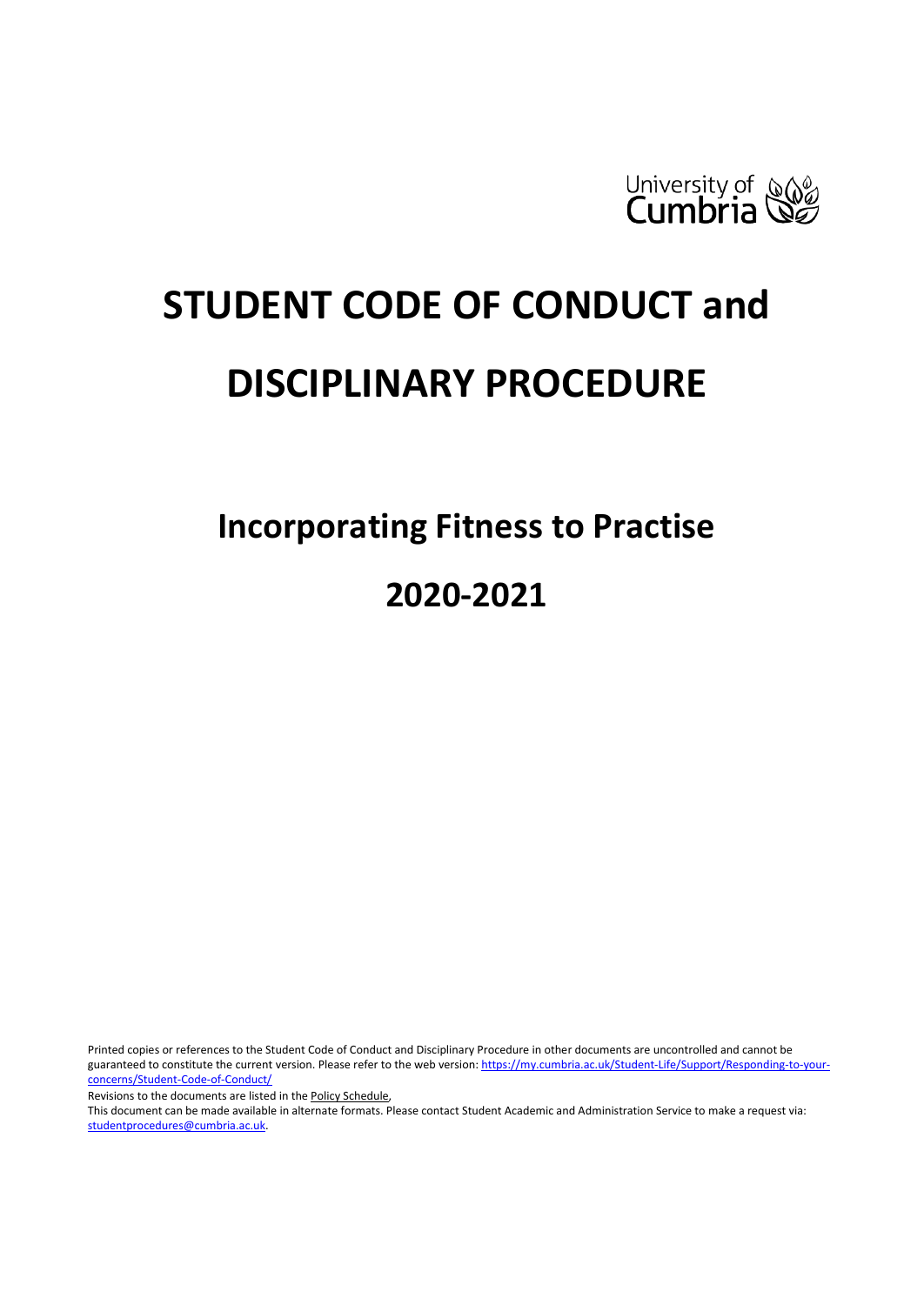# <span id="page-1-0"></span>**Table of Contents**

| <b>Student Code of Conduct</b>                                                                                                                | Page           | <b>Disciplinary Procedure</b>                                                       | Page |
|-----------------------------------------------------------------------------------------------------------------------------------------------|----------------|-------------------------------------------------------------------------------------|------|
| 1. Introduction                                                                                                                               | 3              | 1. Introduction and Principles                                                      | 10   |
| 2. Scope                                                                                                                                      | 3              | 2. Suspensions                                                                      | 10   |
| 3. Information, support, advice and guidance for<br>students (including Student's Union, Disability)                                          | 3              | 3. Methods of Disciplinary                                                          | 11   |
| 4. Suspension                                                                                                                                 | $\overline{4}$ | 4. Investigating and responding to an<br>allegation, complaint or grievance.        | 11   |
| 5. Police Involvement, DBS (Disclosure and Barring<br>Scheme), professional, statutory and regulatory<br>body (PSRB) requirements and PREVENT | 4              | 5. Use of witnesses                                                                 | 12   |
| 6. Vexatious or Mischievous Allegations                                                                                                       | $\overline{4}$ | 6. Outcomes of Disciplinaries                                                       | 12   |
| 7. External Reporting                                                                                                                         | 4              | 7. Chair's Action                                                                   | 13   |
| 8. Home Office, UK Visas and Immigration                                                                                                      | 5              | 8. Appealing against the outcomes and the<br>Office of the Independent Adjudicator  | 13   |
| 9. External Redress - Office of the Independent<br>Adjudicator                                                                                | 5              | A: Fixed Penalty Notice                                                             | 13   |
| 10. Disability Discrimination, Equality and Diversity;<br><b>Impact Assessment Statements</b>                                                 | 5              | <b>B: Disciplinary Meeting</b>                                                      | 14   |
| 11. Records Management Statement                                                                                                              | 5              | C: Disciplinary by Correspondence                                                   | 14   |
| 12. Policy Review and Reporting                                                                                                               | 5              | D: Disciplinary Interview                                                           | 15   |
| 13. Codes of Conduct                                                                                                                          | $6 - 8$        | E: Health and Conduct Committee                                                     | 16   |
| <b>Policy Schedule and Revisions</b>                                                                                                          | 21             | <b>F:</b> Outcomes and Sanctions                                                    | 17   |
|                                                                                                                                               |                | G: Appealing about a Disciplinary outcome;<br>Office of the Independent Adjudicator | 19   |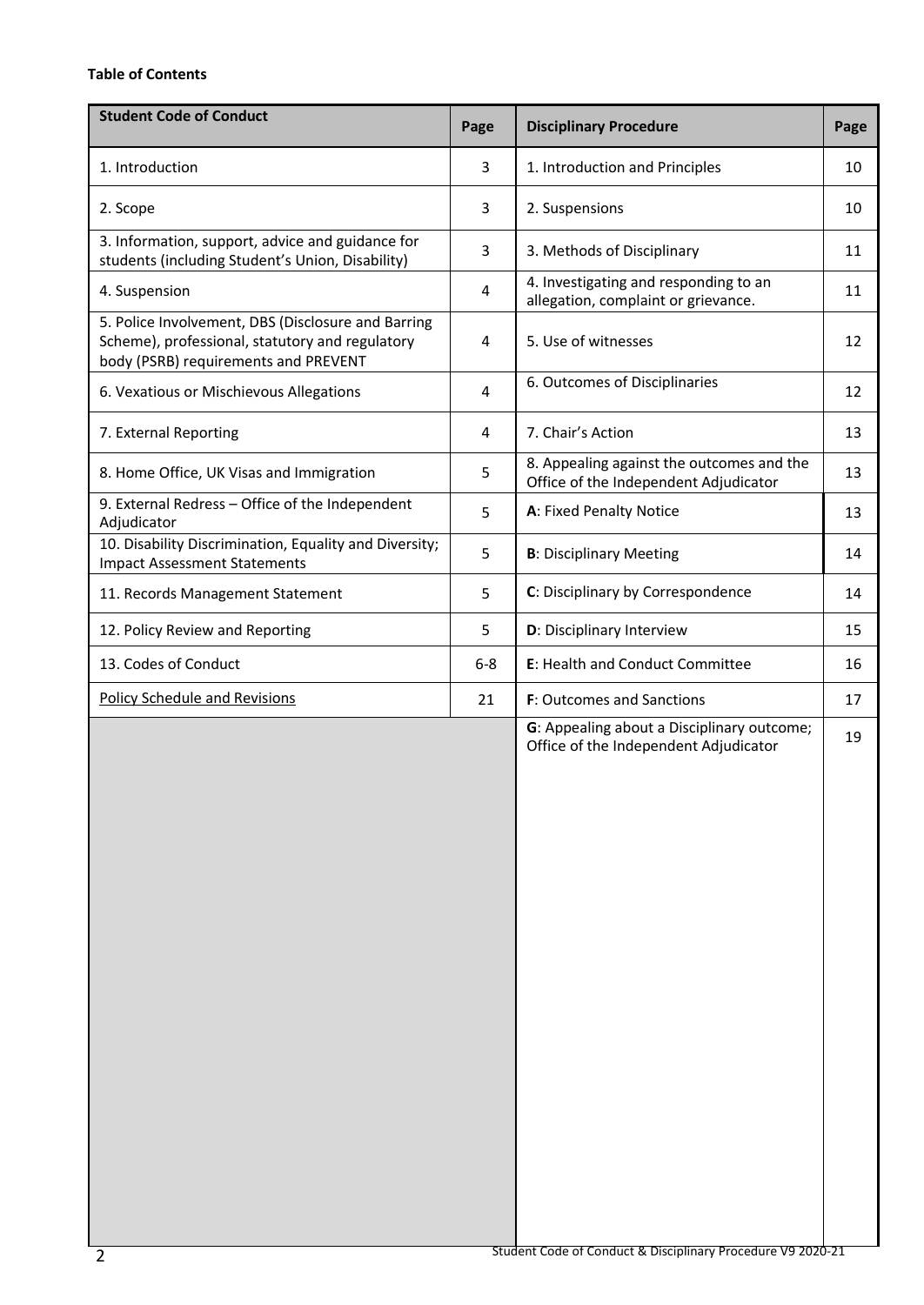#### **STUDENT CODE OF CONDUCT**

#### **1. Introduction**

- 1.1 This Student Code of Conduct explains the University's expectations relating to the behaviour of its students in meeting social responsibilities, legislative and regulatory requirements, professional expectations and standards. It is not a legal proceeding.
- 1.2 The accompanying Disciplinary Procedure explains the range of steps the University can take when a complaint, grievance or allegation is made against a student to decide whether or not the Student Code of Conduct has been breached. It also explains what outcomes and sanctions can be applied if the Code is found to have been breached.

# **2. Scope**

- 2.1 The Student Code of Conduct applies, but may not be limited to:
	- All students enrolled on any programme of study delivered by the University
	- Students who have recently withdrawn from a programme governed by professional, regulatory and statutory bodies
	- Alleged misconduct within placements and the wider community
	- Students referred from a Professional Practice Case Conference for reasons ofconduct
	- Students sponsored by the University under Tier 4 of the Points-based System, in compliance with Home Office UK Visa and Immigration UK regulations (see also S8 below)
	- Allegations where a student may need to be suspended pending the outcome of internal and/or external investigations.
- 2.2 A written allegation, complaint, concern or grievance may be made against a University studentby:
	- Another student;
	- A member of staff of the University;
	- A University representative, including mentors, placement-related staff and other agents of the University.

*Complaints cannot be anonymous and the student must see the complaint in order to reply.*

- 2.3 A complaint or allegation made by a member of the public may also be considered under the Student Code of Conduct where there is sufficient and appropriateinformation. *Complaints cannot be anonymous and the student must see the complaint in order to reply.*
- 2.4 Complaints or allegations made by a student's parent, relative, friend or other third parties, cannot be pursued on behalf of a student. The exception to this is where the student has a disability or spld and being represented by a 3rd party is an assessed reasonable adjustment. Written consent will be requested from the student.
- 2.5 Students registered with other institutions will be subject to the policies and procedures of their own institution/organisation.
- 2.6 Anonymous complaints will not normally be considered.

# **3. Information, support, advice and guidance forstudents**

- 3.1 Students will receive information when the Disciplinary Procedure is initiated. This will explain the nature of the allegation or complaint, what their rights and entitlements are, what is expected of the student and what the student can expect from the procedure.
- 3.2 **Students' Union:** The Students' Union offers an independent source of information, advice and guidance. Information about the Students' Union Student Support Team can be found online: [http://www.ucsu.me/support. W](http://www.ucsu.me/support)e would strongly encourage students to contact the SU if they are required to attend a disciplinary appointment.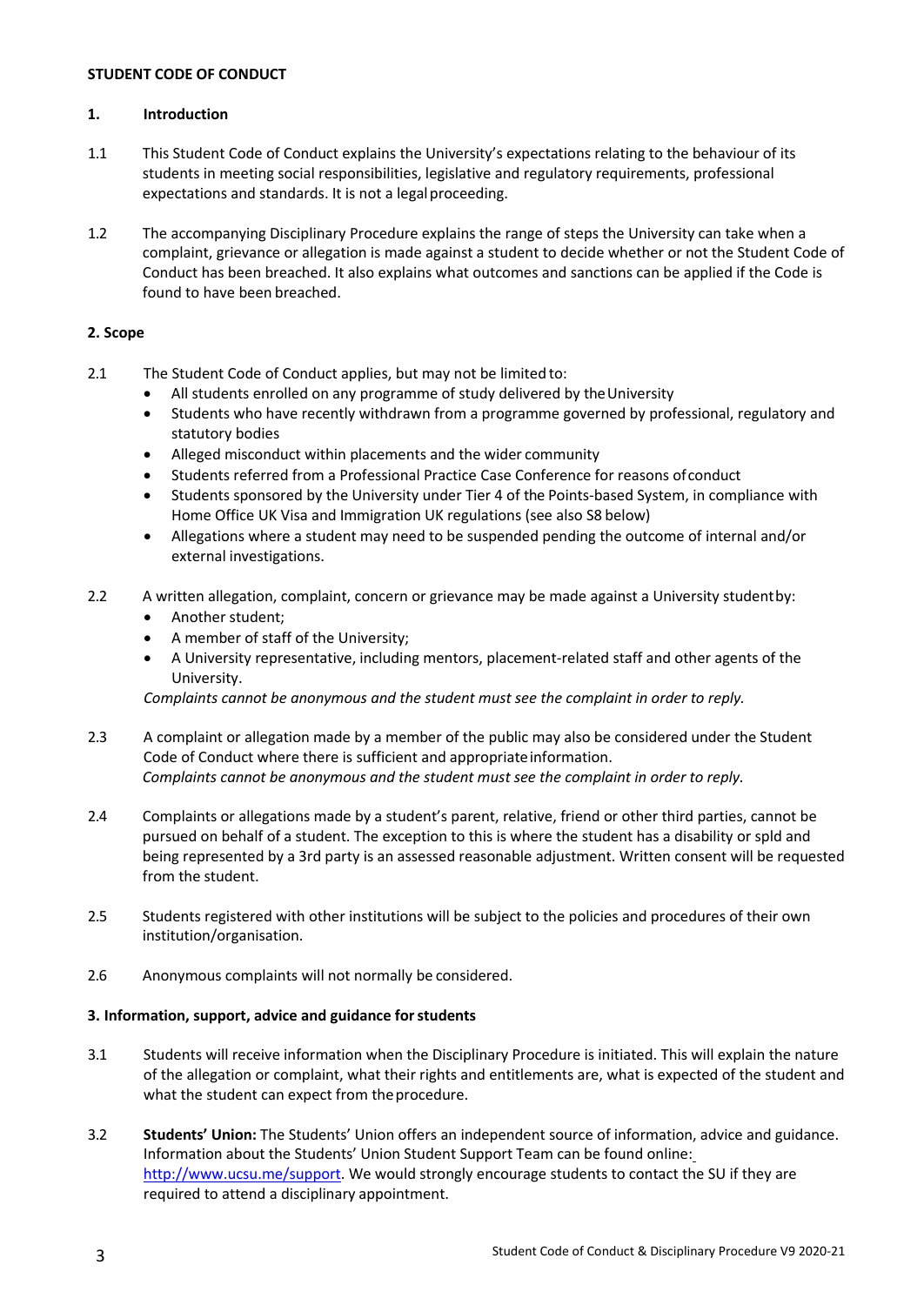- 3.3 **Students with a disability/specific learning difficulty:** Students with an assessed or confirmed disability and/or specific learning difficulty may be offered reasonable adjustments to assist them during the Disciplinary Procedure. Adjustments will be relevant to the disability and/or specific learning disability. Students with mental health conditions can seek support from the University's Health and Wellbeing team.
- 3.4 If at any time, a student with a disability or mental health condition is unable to engage with the Disciplinary Procedure, consideration will be given to putting the procedure on hold until support has been accessed.
- 3.5 The Disciplinary Officer, the staff member leading the disciplinary appointment may liaise with colleagues in the University's Disability Team to ensure appropriate adjustments are offered or to seek relevant information to help inform decisions.

# **4. Suspension**

- 4.1 As a precautionary measure, the University may take the decision to suspend a student as an initial response to the seriousness of the allegations or concerns that have arisen. See also Section 2 of the Disciplinary Procedure.
- 4.2 Suspensions:
	- Are without prejudice in that the University does not presume an outcome of investigations at the time the suspension is applied or reviewed
	- Are based on a risk assessment of the known circumstances
	- Can be disruptive, although academic continuity is maintained wherever possible andappropriate.
	- Can be for the protection of the student against whom the complaint has been raised and/or other parties that may be involved as well as for the person making thecomplaint
	- Are reviewed after the first month and may be extended where circumstancesrequire.

# **5. Police Involvement, DBS (Disclosure and Barring Scheme), professional, statutory and regulatory body (PSRB) requirements and PREVENT**

- 5.1 The University or person making an allegation reserves the right to refer matters to the Police where appropriate. Internal University procedures may be put on hold, although students may be suspended from all or part of the University, until the outcome of external investigations and or criminal proceedings is known. The University reserves the right to refer matters to the Police where a criminal act may have occurred against the University.
- 5.2 Students are reminded of their requirement to inform the DBS Team [\(dbsteam@cumbria.ac.uk\)](mailto:dbsteam@cumbria.ac.uk) at the earliest opportunity, should there be a potential or actual change to their DBSstatus.
- 5.3 Students enrolled on courses governed by PSRB requirements may also be required to notify their professional/regulatory body in line with those regulations, for example, NHS, HCPCetc.
- 5.4 The University has a statutory requirement to consider the "Prevent duty guidance" of the Counter Terrorism and Security Act 2015 to prevent people from being drawn intoterrorism.

# **6. Vexatious or Mischievous Allegations**

6.1 An allegation found to be vexatious or mischievous may result in action against that individual under the relevant procedure.

# **7. External Reporting**

7.1 The University has a statutory requirement to inform external agencies of certain outcomes of the Disciplinary Procedure, for example, but not limited to, the DBS, Independent Safeguarding Authority, HCPC, UK Visas and Immigration and relevant professional organisations. Students will be notified should external reporting be required.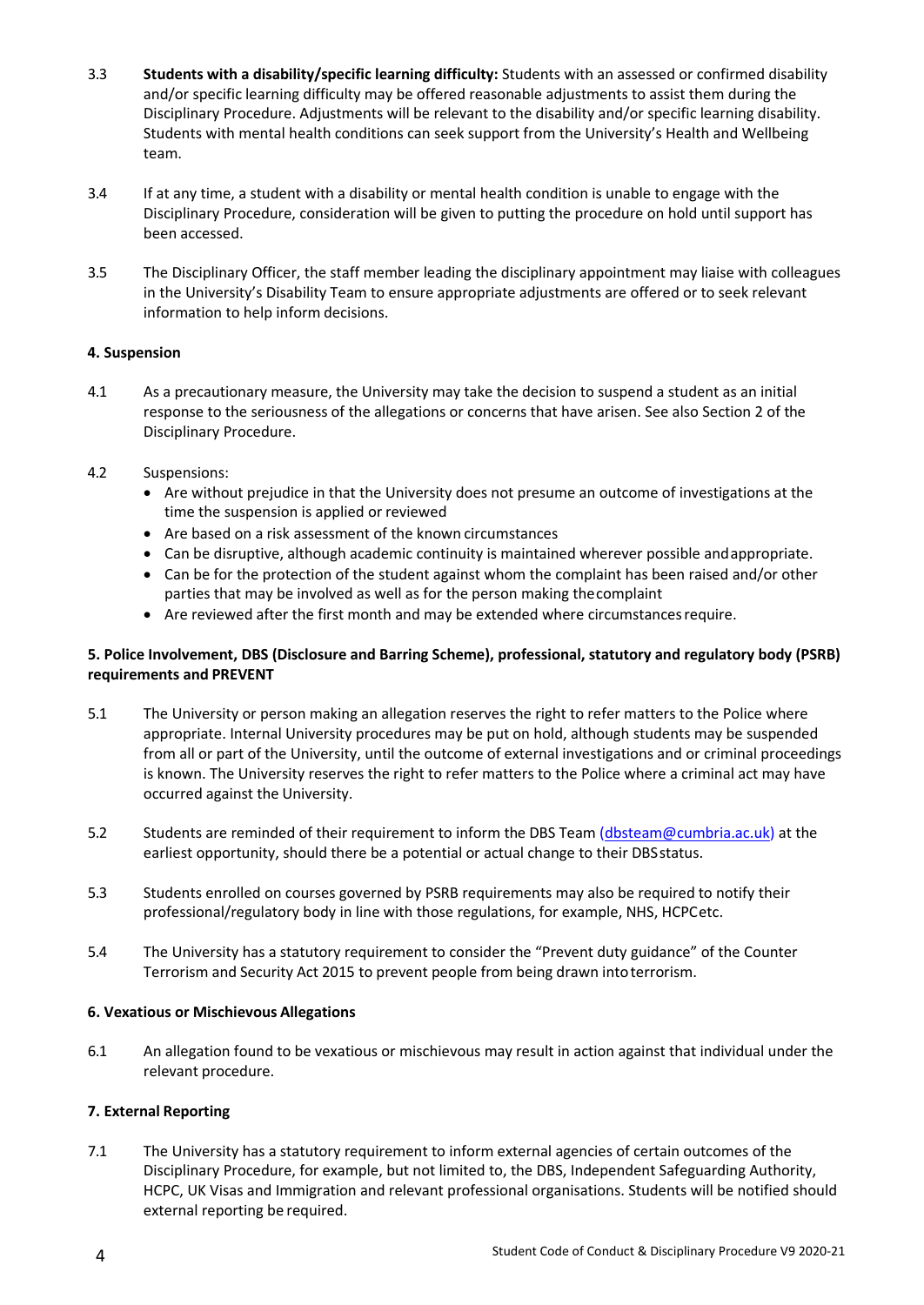#### **8. Home Office UK Visas and Immigration**

8.1 Students who are sponsored by the University under Tier 4 of the Point-based System should be aware that non-compliance with their Tier 4 responsibilities might result in the withdrawal of University sponsorship and therefore termination of their right to remain in the UK under a Tier 4visa.

#### **9. External Redress – Office of the IndependentAdjudicator**

- 9.1 Students may apply to the Office of the Independent Adjudicator (OIA) should they exhaust the internal Disciplinary Appeal Procedure and remain dissatisfied with the outcome. Specific details of how to pursue redress via the OIA will be provided by the University's OIA contact in the form of the OIA's "Completion of Procedures" letter when all available avenues available have been exhausted.
- 9.2 Policies and procedures governing independent review are as determined by the OIA. Information relating to the OIA is available to all students at any time: www.oiahe.org.uk.

#### **10. Disability Discrimination, Equality and Diversity; Impact Assessment Statements**

- 10.1 The University values equality and diversity and is committed to maintaining an environment where its employees, students and visitors are treated fairly and with respect at all times. It aims to ensure that its actions and working practices comply with both the spirit and intention of the Human Rights Act (1998) and the Equality Act (2010) which relates to the protected characteristics of age, disability, gender reassignment, marriage & civil partnerships, pregnancy & maternity, race, religion or belief, sex and sexual orientation.
- 10.2 The Student Code of Conduct and Disciplinary Procedure and their implementation are monitored in line with relevant legislation for their impact on different groups categorised. This provides a check on whether there are any differences in use of the procedures and allows the University to assess whether these differences have an adverse impact on any particular group and take appropriate action where required.
- 10.3 Further information regarding disability discrimination may be sought from the University's Equality, Diversity and Inclusion Manager.

#### **11. Records Management Statement**

- 11.1 Records associated with this policy are controlled by the Student and Academic Administration Service and will be created, stored and disposed of in line with the University's Records Management guidelines and procedures.
- 11.2 The University is committed to complying with the requirements of Data Protection legislation and regulations and any personal data created as part of this policy will be processed in accordance with the University's Data Protection Act procedures. This includes ensuring that data is held securely, is not disclosed unlawfully and is destroyed when no longerneeded.
- 11.3 The University also aims to ensure that users of this policy are aware of Data Protection, Freedom of Information and Records Management issues associated with thispolicy.

#### **12. Policy Review and Reporting**

12.1 The Student Code of Conduct is monitored annually and amendments can be made to reflect changes in legislation and good practice as appropriate and ensure clarity. An annual report is submitted to Academic Board, reporting on the use of this policy and accompanying procedure. Full review normally takes place triennially.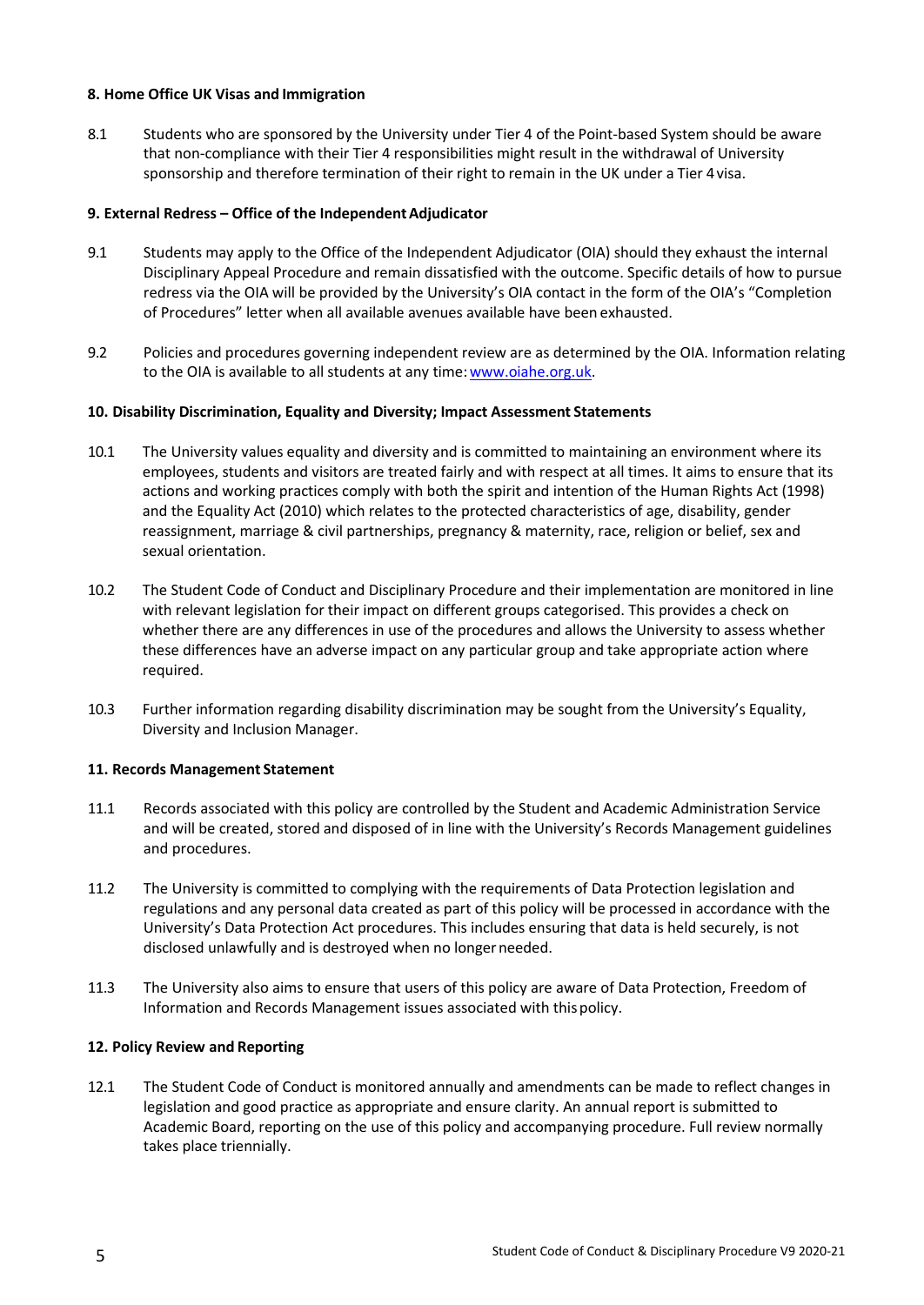# **13. Codes of Conduct**

13.1 The following elements of the Code of Conduct are examples of behaviours and the University reserves the right to consider/investigate any complaints not listed below.

# **THE STUDENT CODES OF CONDUCT**

**1. You should not behave in a way that is or could be perceived to be unacceptable to another person.** This includes your actions or verbal and written words, including social media, texting, other messaging forums etc**.** Ie: you should not behave in a way that is or could be considered to be, but not limitedto:

- Abusive or unreasonable behaviour eg: making offensive comments; causing someone to feel threatened, fearful or anxious; making abusive comments relating to an individual's sex, sexual orientation, religion or belief, race, pregnancy/maternity, marriage/civil partnership, gender, reassignment, disability or age; acting in an intimidating or hostile manner.
- Physical misconduct eg: punching, kicking, slapping, biting, pushing, shoving.
- Sexual misconduct eg:
	- o Inappropriately showing sexual organs to another person; repeatedly follow another person without good reason; make unwanted remarks of a sexualnature
	- $\circ$  Without consent of the other person: engaging in or attempting to engage in kissing, sexual intercourse or a sexual act; share private sexual materials of another person; touching inappropriately through clothes.
- Engaging in any activity that may constitute hate crime including, but not limited to, antisemitism and anti-Muslim activity.
- Engaging in any activities related to the incitement of, or participation in, acts ofterrorism.

#### **2. You should not behave in a way that has the potential to, or does damage, the reputation of or brings the University into disrepute.** This includes but is not limited to, for example, your behaviour or conduct:

- On campus
- In any University-related activity, regardless of location
- Off campus.

#### **3. You should not act in a way that has the potential to or does cause injury or harm or affect the health and safety of yourself or others.** This includes but is not limited to, forexample:

- Breaching the University's policies on Health, Safety and the Environment
- Misuse of or tampering with fire safety equipment
- Keeping or carrying any items that may constitute a weapon, even if properly licenced.

# **4. You should meet the academic and professional expectations and requirements of your programme in relation to conduct and behaviour.** This includes but is not limited to, forexample:

- Attending and engaging as per your programme expectations, normally set out in relevant handbooks, including formal timetabled sessions, informal programme related activity, placement/practice requirements, compliance with specific programme codes of practice
- Complying with professional, statutory, regulatory body expectations and requirements to protect present and future patients, service users or clients at all time. See also the Academy Fitness to Practise Policy. Examples include, but are not limited to:
	- Health Care Professions Council
	- **Nursing and Midwifery Council**
	- North West Ambulance Service
- Complying with relevant programme professional standards relating to personal and professional conduct. Examples include but not limited to:
	- The Youth Work National Occupational Standards
	- **Teachers' Standards**
	- **Policing Code of Ethics**
	- Military codes of conduct

**5. You should comply with UKVI Visas and Immigration rules if you are a student with a Tier 4 visa**. You must ensure you meet all your visa requirements. This includes, but is not limited to fulfilling your attendance requirements.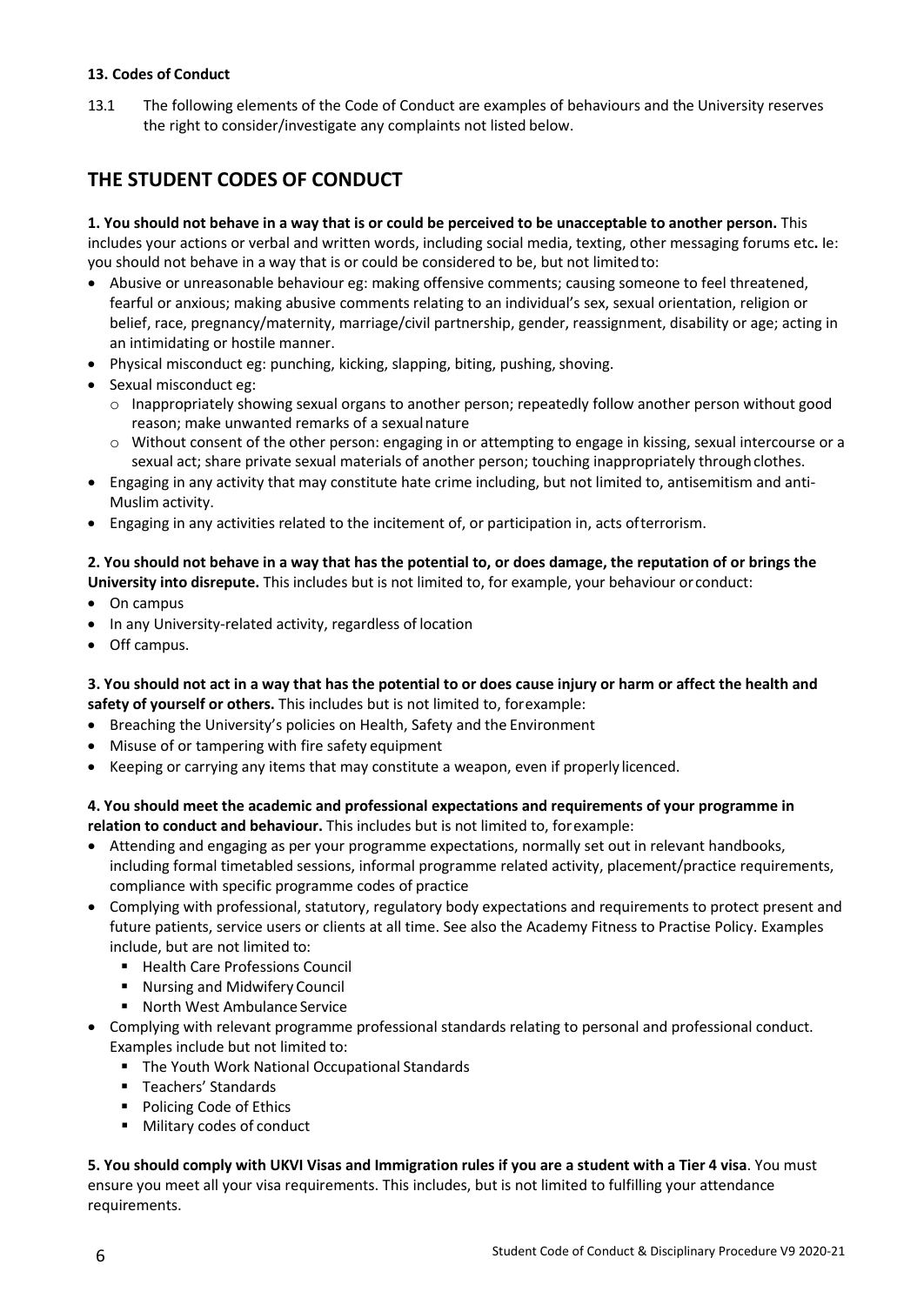**6. You should comply with approved University policies and regulations.** This includes but is not limited to, for example:

- Academy Fitness to Practise Policy
- Academic Regulations including the Attendance Policy
- Admissions Procedure and DBS requirements
- Equality, Diversity and Inclusion
- Freedom of Speech: Code of Practice
- Library Regulations
- Safeguarding: children and working with vulnerablegroups
- Student Progress Reviews
- Student Social Media Policy
- University parking regulations.
- Use of computer facilities: the academic network, e-mail, software, data-sets, web access, information security etc

**7. You should not cause damage to, mistreat or take property or equipment.** This includes, for example property or equipment that belongs to or is part of:

- The University, its campuses, teaching and service facilities etc
- University staff and or students
- Any visitors to the University or users of University services and facilities
- Placement/practice organisations
- University-managed student accommodation.

**8. You must not act in a way that is, or has the potential to be fraudulent, deceitful, deceptive or dishonest.** This includes but is not limited to, for example:

- Forging, altering or misusing University documents or records, your CumbriaCard or any other identification card
- Withholding or providing false information when accessing or using any University procedure orservice
- Invading, abusing or attempting to abuse the security, integrity or privacy of any files or confidential material associated with all University procedures, records, programmes of study and services.

**9. You should not smoke in any areas other than those designated as authorised smoking areas.** This includes, but is not limited to, for example, smoking cigarettes or illegal substances.

**10. You should not (mis)use, produce, trade, store or transport drugs or other illegal substances**. This includes but is not limited to, for example, to not:

- Using, keeping or selling illegal substances
- Keeping any paraphernalia that could be used in relation to drug use ormisuse.

**11. You should comply with the Conditions of Residence associated with your accommodation contract.** This includes but is not limited to, for example:

- Maintaining standards of behaviour and domestic arrangements
- Complying with a proper direction or request from of a member of the Accommodation and Estates teams etc as they fulfil their duties and responsibilities
- The behaviour and conduct of any person you allow or invite into University-managedaccommodation.

# **12. You should not make a vexatious or malicious complaint about another person associated with the University**.

**13. Criminal conviction.** If you are convicted of a criminal act, regardless of location (ie: University premises, any organisation where you are on placement or visiting as part of your studies and non-University premises and location), the University will facilitate its Disciplinary Procedures to consider the implications of the conviction to your status as a student of the University.

Note: The University will not normally investigate an allegation that has been investigated externally but will consider the implications of the outcome of those investigations.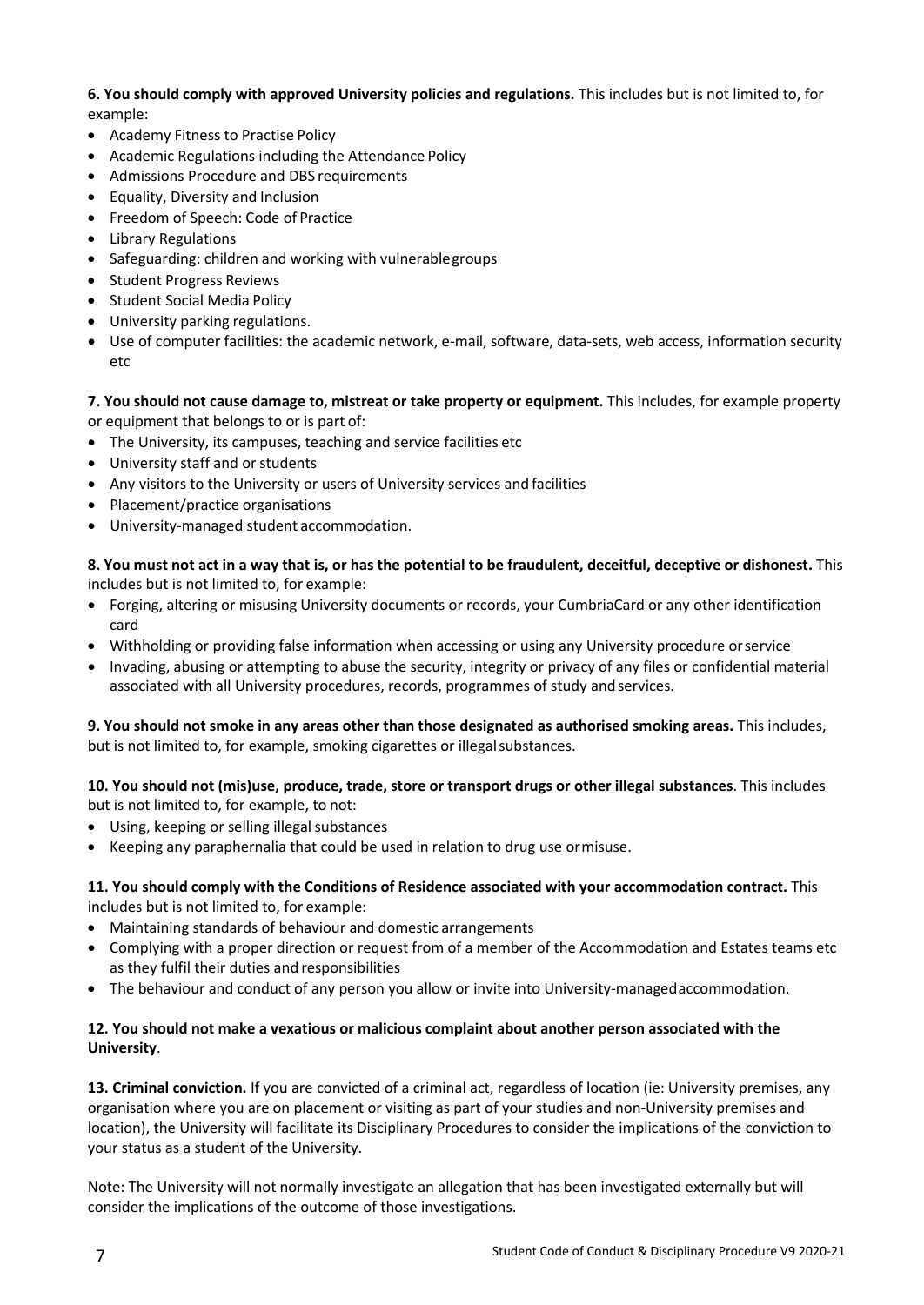# **14. You should comply with the Student Disciplinary Procedures associated with this Student CodeofConduct.**

This includes, for example,to:

- Not assisting, encouraging or inciting any other student to act in a way which may constitute a breach of the Student Code of Conduct. You may be held responsible for the behaviour of any person you have invited to any part of the University.
- Ensuring you attend or respond to correspondence related to the Disciplinary Procedure.
- Not intimidating, victimising or threatening any person who may have made a complaint or raised a concern about your alleged behaviour, or any witnesses who do, or refuse to, support a complaint against you or who you ask to support you in responding to the complaint.
- Complying with the decisions of the Disciplinary Procedure ie: fulfil sanctions and outcomes such as payment of fines, abiding by an action plan etc.

Note: Accumulated breaches may result in more severe sanctions being applied and a formal consideration of the implications for your programme of study.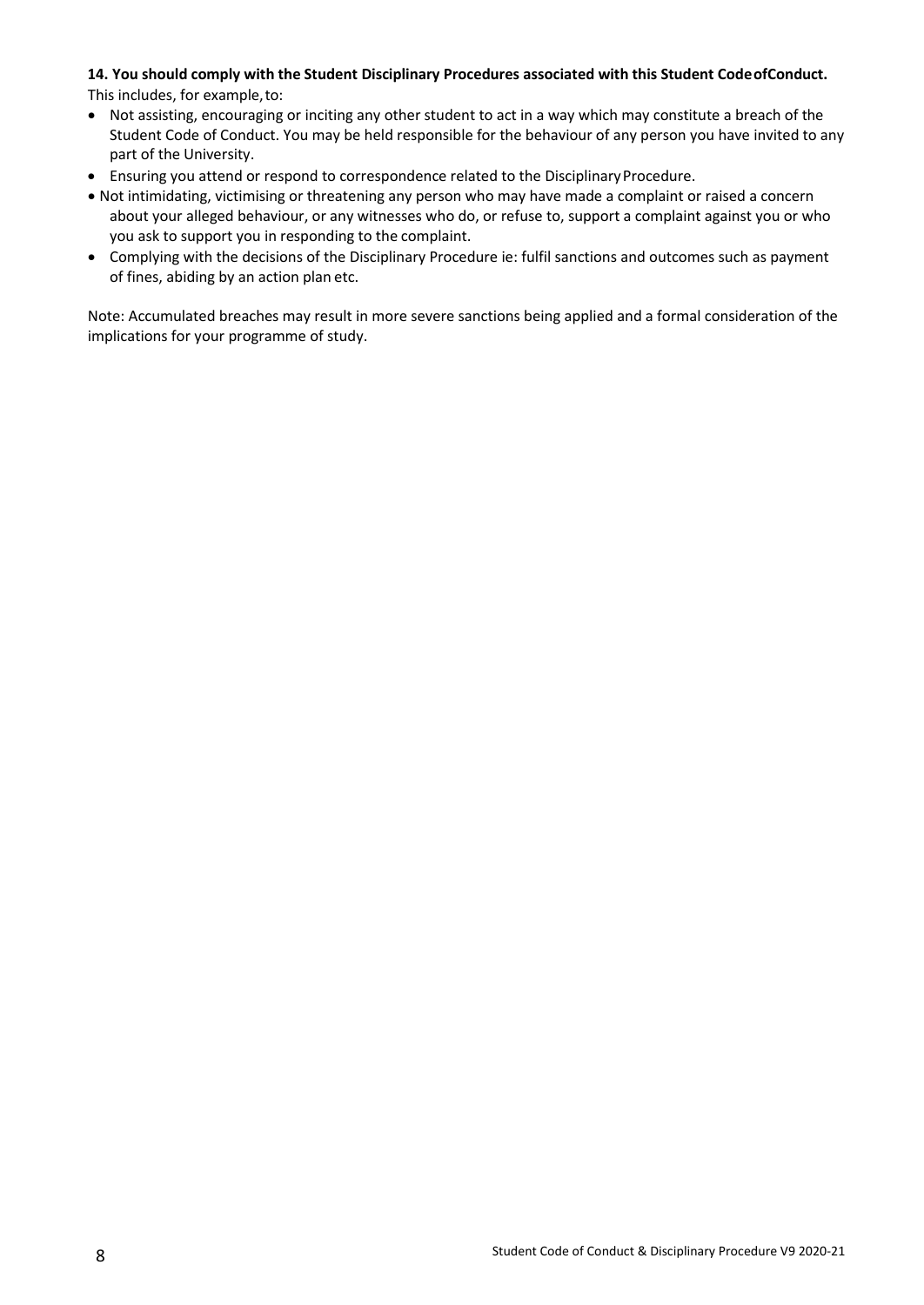| <b>Disciplinary Procedure Contents</b>                                                     | Page |
|--------------------------------------------------------------------------------------------|------|
| 1. Introduction and Principles                                                             | 10   |
| 2. Suspensions                                                                             | 10   |
| 3. Methods of Disciplinary                                                                 | 11   |
| 4. Principles for investigating and responding to an allegation or complaint - all methods | 11   |
| 5. Use of witnesses                                                                        | 12   |
| 6. Outcomes of Disciplinaries and case documents                                           | 12   |
| 7. Chair's Action                                                                          | 13   |
| 8. Appealing against the outcomes and the Office of the Independent Adjudicator            | 13   |
|                                                                                            |      |
| A: Fixed Penalty Notice                                                                    | 13   |
| <b>B</b> : Disciplinary Meeting                                                            | 14   |
| C: Disciplinary by Correspondence                                                          | 14   |
| D: Disciplinary Interview                                                                  | 15   |
| E: Health and Conduct Committee                                                            | 16   |
| <b>F:</b> Outcomes and Sanctions                                                           | 17   |
| G: Appealing about a disciplinary outcome; Office of the Independent Adjudicator           | 19   |
| <b>Policy Schedule and Revisions</b>                                                       | 21   |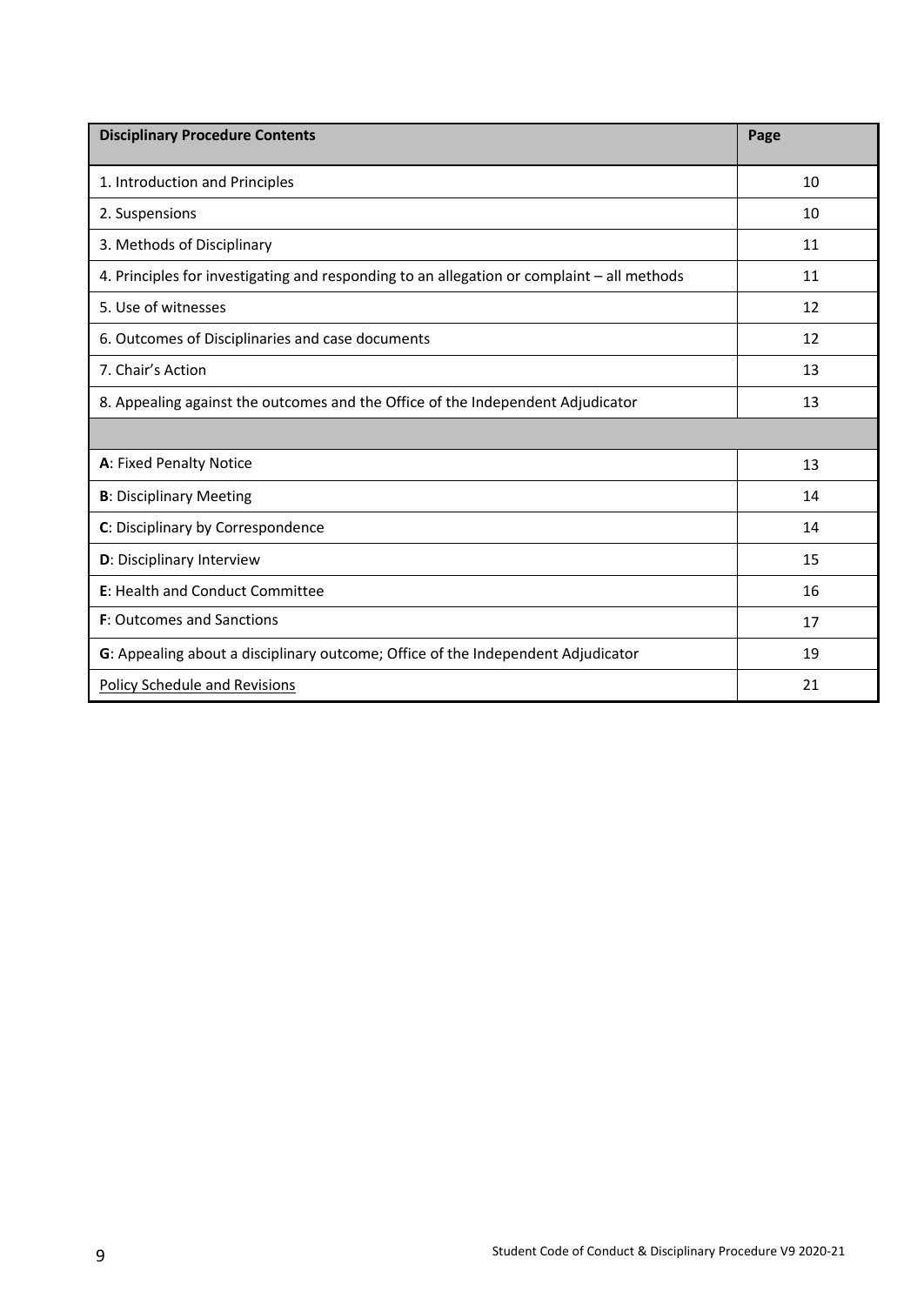#### **DISCIPLINARY PROCEDURE**

#### **1. Introduction and Principles**

- 1.1 The Disciplinary Procedure is used to investigate whether or not a student has breached the University's Student Code of Conduct. Although a complaint or allegation must be supported by evidence, it is not a legal process. Decisions are made based on:
	- The weight of information available
	- Balance of probabilities
	- Test of reasonableness.
- 1.2 The Disciplinary Procedure is underpinned by the principle of 'natural justice'. If you have had an allegation or complaint made against you, you have the rightto:
	- Be informed of the nature of the alleged breach; this will always be in writing (by email to your student email address) and without pre-judging the outcome.
	- Be provided with any accompanying evidence or information.
	- Respond to the allegation(s); advance notice of the appointment provides time to prepare a response.
	- Seek information, advice and guidance before, during and after appointments, normally via the Students' Union and/or the Disability team if you have declared a disability or spld and would like reasonable adjustments to be in place to assist you during thisprocedure.
- 1.3 You are expected to attend the appointment, or reply to correspondence, to offer your response. You can offer mitigating circumstances for consideration. Please be aware that you should provide evidence in support of your mitigating circumstances, preferably provided in advance of the appointment wherever possible.
- 1.4 If you fail, or chooses not to engage with the Disciplinary Procedure, decisions can be made in your absence based on the information available, including deciding outcomes and/or sanctions. Offering a new date is at the discretion of the Disciplinary Officer/Committee Chair. Your right of appeal is not affected if decisions are made in your absence.

# **2. Suspensions – precautionary measures on receipt of a serious allegation orcomplaint**

- 2.1 The University can take the decision to suspend you until the outcome of investigations (internal or external) are known. It is a risk assessment approach based on knowninformation.
- 2.2 Suspensions are a precautionary measure applied without prejudice, but often unfortunately not without disruption. Consideration of academic continuity is given and applied wherever possible and appropriate. Criteria for a suspension can include, but are not limited to suspensionfrom:
	- The University as a whole
	- Placement/practice
	- Specific University services, premises, facilities or activities
	- Access to the student IT account (Blackboard, student email account, CumbriaCardetc).
- 2.3 Your suspension will be reviewed after the first month or sooner if new information becomes available. Where a suspension is linked to external investigations, the suspension may have to remain in place for the duration of those investigations and any later internal University procedures that may berequired.
- 2.4 Internal university investigations will not normally take place at the same time external investigations are ongoing. If, however, there are separate or additional allegations that you have breached the University's code of conduct that are not being investigated externally, the University may take forward internal investigations.
- 2.5 If it is alleged that you have breached further elements of the Student Code of Conduct whilst suspended, you can expect to have those allegations considered alongside the originalcomplaint(s).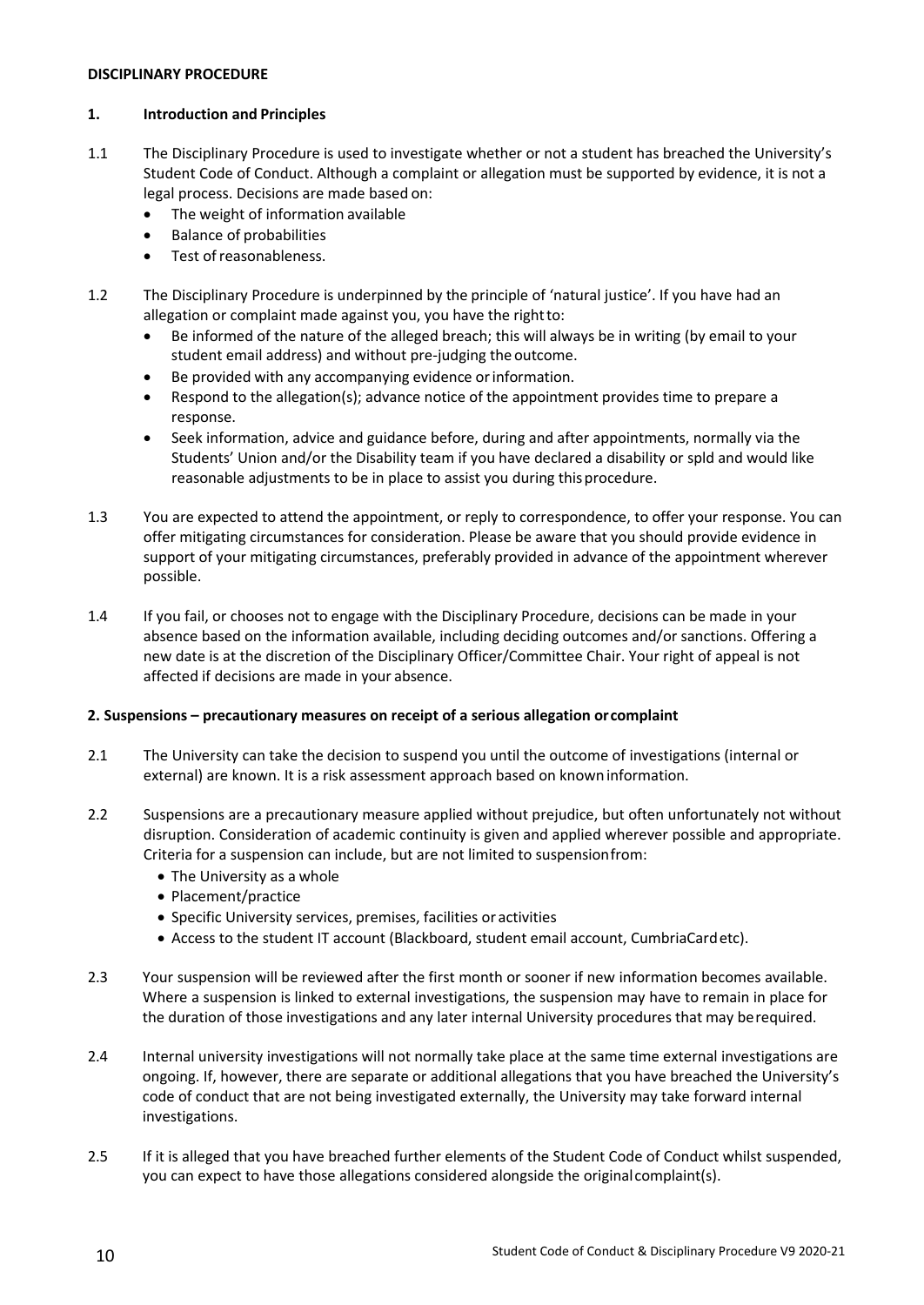- 2.6 Suspensions will be noted on your student record and this may prevent you being able to engage in normal university-related activities such as assessments, placements, visits etc. Where required, information may be provided to relevant external agencies.
- 2.7 You may request that new information considered as the suspension progresses by writing to the senior manager who authorised your suspension. This information will always be considered, but may not alter the terms of the suspension.

# **3. Methods of Disciplinary**

- 3.1 Please refer to the individual sections for details of each method. Note: Fitness to Practise (ie: where your programme is governed by a professional, statutory, regulatory body) is considered through the methods below if and when it has been found that there has been a breach of the code of conduct.
- Fixed Penalty Notice (Procedure section A). A fine, warning or requirement to make an apology applied for anti-social/health and safety breaches, where a student has admitted responsibility from the outset and no investigation is required.
- Disciplinary Meeting (Procedure section B). Used to address minor programme-related misconduct, minor fitness to practise concerns or minor accommodation-related complaints.
- Disciplinary by Correspondence (Procedure section C). Used to consider minor misconduct using written communications (normally email via your student email account) rather than a face-to-faceappointment.
- Disciplinary Interview (Procedure section D). Used to consider more serious misconduct, non-compliance with other procedures and/or an accumulation of minor breaches.
- Health and Conduct Committee behaviour and conduct (Procedure section E1). Used to consider serious allegations of misconduct, non-compliance with other procedures and/or an accumulation ofminorbreaches.
- Health and Conduct Committee health (Procedure section E2). Used to consider significant and complex health and disability matters, often referred from a Professional Practice Case Conference. **This is not a disciplinary hearing.**

#### **4. Principles for investigating and responding to an allegation or complaint – allmethods**

- 4.1 In advance of the disciplinary appointment, you will be sent a letter (normally via your student email address) which may include additional information detailing the complaint and explaining how it is believed the Code of Conduct has been breached. This letter will also explain your entitlements and the expectations for the appointment.
- 4.2 If you have a disability/specific learning difficulty, please do tell the Disciplinary Officer/Committee secretary of the reasonable adjustments needed to assist you during the Disciplinary Procedure. It may be necessary to change the date of the appointment to arrange some adjustments eg: notetaker.
- 4.3 The Disciplinary Procedure can be put on hold if you offer evidence of health-related mitigating circumstances. The Disciplinary Officer or Committee Chair can decide it is necessary to obtain medical reports before continuing with the procedure.
- 4.4 You are required to attend the appointment. It is possible for your disciplinary appointment to be held by Skype or phone if, for example, you are on placement, are a distance learner, overseas, part time etc. The decision will be made by the Disciplinary Officer and this may depend on the seriousness of the allegation.
- 4.5 You may contact the Disciplinary Officer/Committee secretary to request an alternative appointment time or written response deadline, but changes cannot always be guaranteed.
- 4.6 If you do not attend the appointment or do not reply to Correspondence and have not offered reasons in advance, decisions can be made in your absence.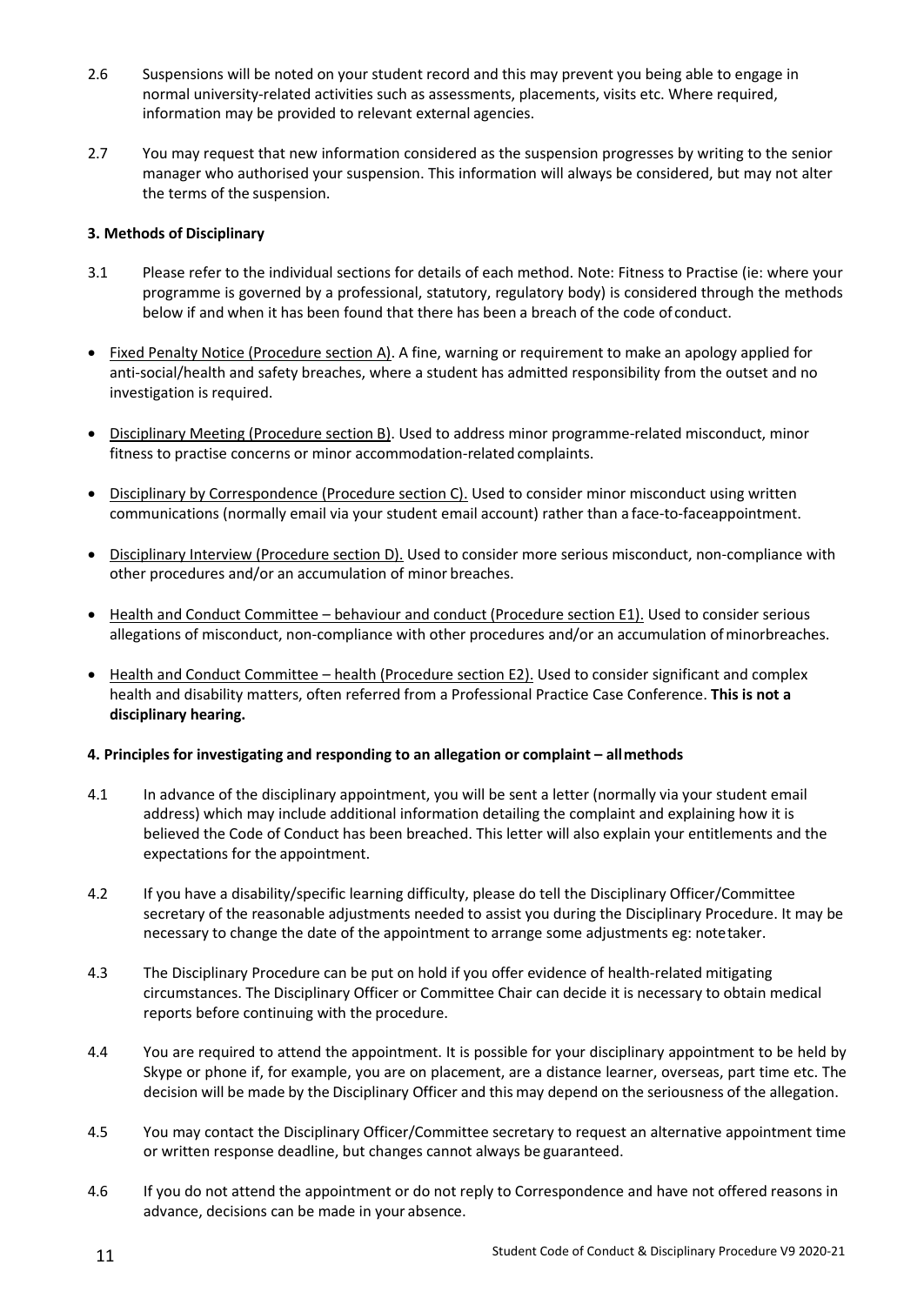- 4.7 You can take a member of the Students' Union or a University-friend, not related to the allegation or complaint to your disciplinary appointment for support, or to assist you in writing your reply. However, it is expected that you will engage directly with the Disciplinary Officer/Committee during the appointment. You should note that information relevant to the allegation or complaint might be discussed that you have not made the person(s) with you aware of.
- 4.8 The Disciplinary Officer may ask a relevant member of your academic department and/or professional/ regulatory body\* to attend or contribute to the disciplinary investigation. Any additional people (not including witnesses – see section 5 below):
	- Will be relevant to the allegation or complaint and are invited to help informdiscussions
	- May sit in for the whole or only part of the appointment as relevant
	- Will not form part of the final decision making.

\* A representative from your field will be in attendance where the Disciplinary Officer has identified that there may be fitness to practise concerns if the codes are found to have been breached. This person:

- Will be impartial and have no prior knowledge of you or the concerns relating toyou
- Will not form part of the final decision making but will be invited to help inform discussions from the perspective of the field of employment
- May sit in for the whole or only part of the Interview/Committee asrelevant.

A note taker may be present, to take notes that will inform the Action Plan or Short Report.

- 4.9 At any point, the Disciplinary Procedure can be adjourned:
	- So further information can be obtained before decisions can be made, including follow up with a person not present at the appointment
	- To obtain medical information/evidence

If new information does become available, you will receive a copy of the new information and be given time to consider it before the Committee isreconvened.

#### **5. Use of witnesses**

- 5.1 A witness is defined as someone who can confirm whether or not all or part of the complaint or allegation did occur. A witness is not someone who would offer a characterreference.
- 5.2 Both you and/or the Disciplinary Officer can ask a witness to attend your disciplinary appointment. The Disciplinary Officer will name any witnesses in the letter sent in advance of the appointment. You must tell the Disciplinary Officer in advance if you are bringing a witness and give their name. At your appointment, the Disciplinary Officer will ask your witness to confirm that they are willing to act as a witness. Witnesses may be called into the appointment at the relevant point in discussions and are normally, not present through the whole of the appointment.
- 5.3 If an allegation is made that there has been inappropriately behaviour towards a witness or someone who does not want to be a witness, the Disciplinary Officer may consider this during the Disciplinary or following a concluded investigation.

#### **6. Outcomes of Disciplinaries and case documents**

- 6.1 After consideration of the information available, the Disciplinary Officer or Health and Conduct Committee – disciplinary - will decide whether:
	- (a) Allegations should be dismissed as unfounded, trivial, lacking in evidence orvexatious
	- (b) A breach has occurred and an appropriate sanction(s) isapplied
	- (c) To refer to an alternative disciplinary method for further investigation, or a more serioussanction
	- (d) Following a Disciplinary Interview, to refer to Chair's Action (Section 7 below).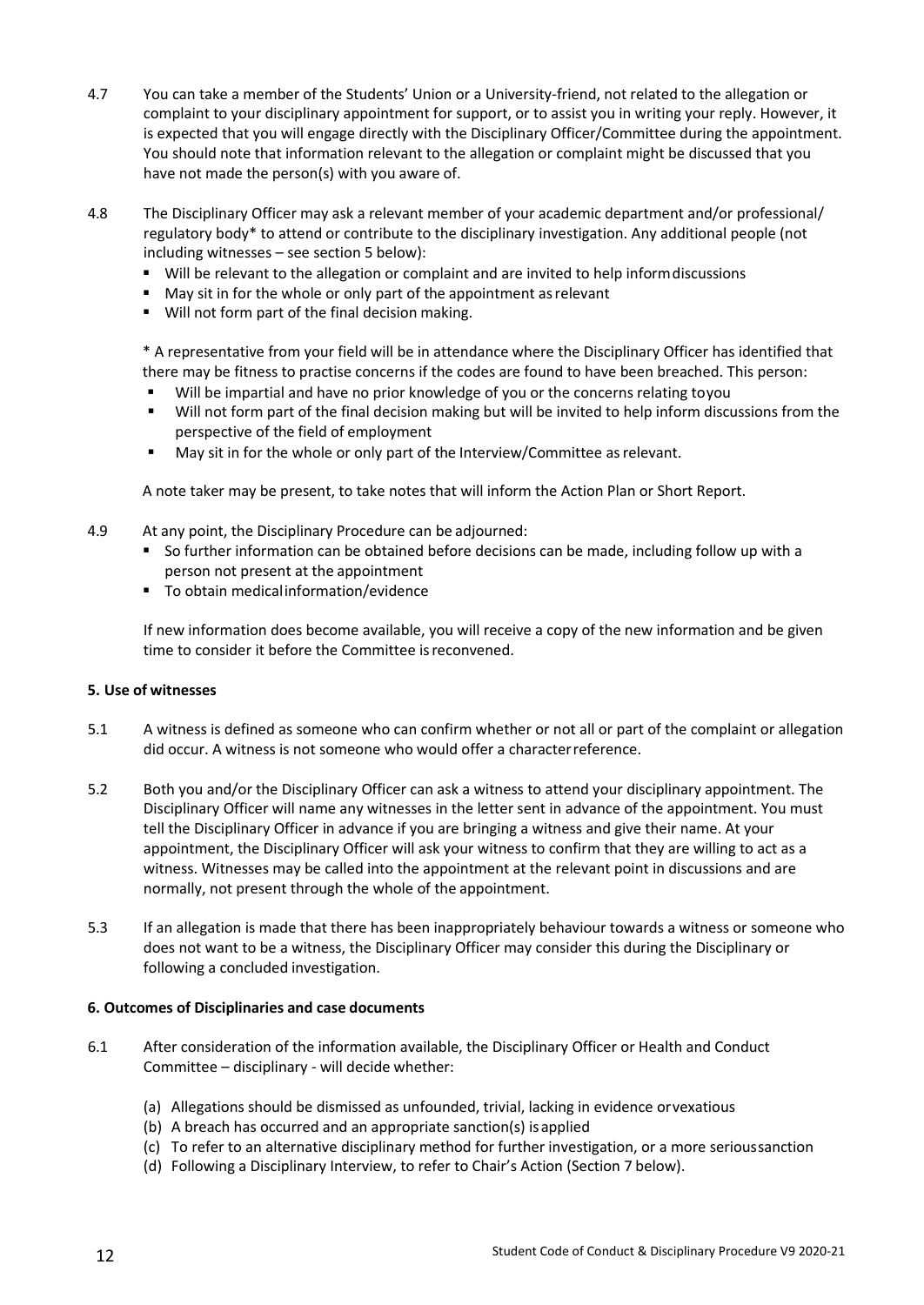- 6.2 A range of outcomes and/or sanctions may be applied when a breach is found to have occurred and should be relevant and proportionate to the breach. The list of possible outcomes and sanctions may be amended periodically (see section "F. OUTCOMES AND SANCTIONS" below).
- 6.3 Where appropriate, signposting to internal or external services may be recommended eg. GP, counsellor or occupational health.
- 6.4 If it is found that the code of conduct has been breached, you will receive an Action Plan or Short report for reference. A further copy will be placed on your student file. In some cases, it may be copied to a relevant external body. You will be given information about the Disciplinary Appeal Procedure (see also section "G: DISCIPLINARY APPEAL PROCEDURE" below).
- 6.5 If no codes are found to have been breached, you will receive a copy of the Action Plan or Short Report but a copy will not be placed on your student file. A copy will be stored by SAAS for anonymous statistical purposes and destroyed in accordance with the University's records retentionpolicy.

# **7. Chair's Action**

- 7.1 Following a Disciplinary Interview, the Disciplinary Officer may refer a completed enquiry to the Chair of a Disciplinary Committee to consider Chair's Action when:
	- A full consideration of all available information has been carried outAND
	- A breach(es) has been admitted or found and a more severe sanction than can be applied by a Disciplinary Officer at an Interview is required.
- 7.2 Chair's Action may not be taken when there is a need to conduct further enquiries, or seek additional information, before deciding whether Codes have been breached.
- 7.3 The Chair may approve a more serious sanction than would normally be considered at a Disciplinary Interview. The Chair reserves the right to require further considerations or convene a Committee if appropriate.
- **8. Appealing against the outcomes and the Office of the IndependentAdjudicator**
- 8.1 A student may appeal against the decisions made through a disciplinary, subject to grounds.
- 8.2 If all internal appeal routes have been exhausted you will receive a 'completion of procedures letter'. If you are not content with the outcome of an appeal, you may apply to the Office of the Independent Adjudicator (OIA), subject to the OIA's scope and eligibility, to apply for a review of your disciplinary. See section "G: DISCIPLINARY APPEAL PROCEDURE" below and Policy section "9. External Redress – Office of the Independent Adjudicator".

#### **A: FIXED PENALTY NOTICE PROCEDURE**

- A1. A Fixed Penalty Notice may be issued where all of the following criteria are met:
	- i) An incident/complaint is reported to a University staff member.
	- ii) You are identified and approached (face-to-face, electronically or by phone) with details of the complaint and made aware that a sanction may be applied if the breach isadmitted.
	- iii) You admit to the breach/take responsibility for the complaint and no investigation is required.

You can request a Disciplinary Meeting as an alternative.

#### A2. Outcomes and sanctions:

| Anti-Social behaviour:          | Contravention of health and safety regulations:                                   |
|---------------------------------|-----------------------------------------------------------------------------------|
| Noise disturbance (£50.00 fine) | Smoking in unauthorised areas (£50.00 fine) & use of<br>candles etc (£30.00 fine) |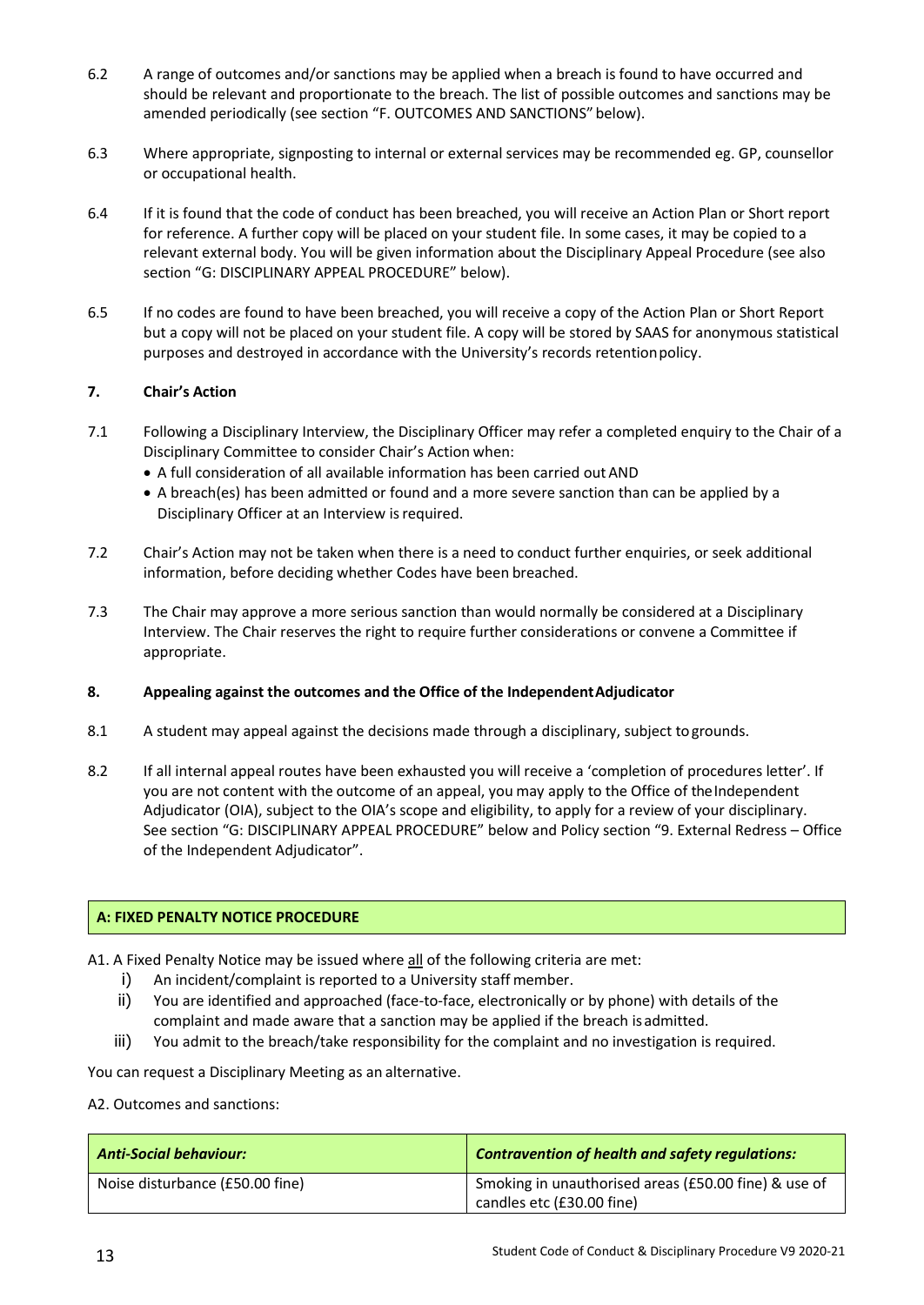| Lack of respect for fellow students and staff (£25.00<br>fine)                                                 | Setting off fire alarm (eg. unattended cooking etc)<br>(£50.00 fine)                |
|----------------------------------------------------------------------------------------------------------------|-------------------------------------------------------------------------------------|
| Vandalism and/or minor damage to property                                                                      | Tampering/misuse of fire equipment eg. fire                                         |
| repair/replacement costs as applicable.                                                                        | extinguishers, fire doors, blankets, fire alarm points,                             |
|                                                                                                                | smoke detectors etc refill/repair costs asapplicable.                               |
| Littering within or outside of halls, including cigarette<br>butts (£15.00 fine)                               | Failure/refusal to evacuate in the event of a fire alarm<br>(£50.00 fine)           |
| Cleanliness of flat/halls (£30.00 cleaning charges)                                                            | Breaching security within halls of residence (£30.00<br>fine)                       |
| Unauthorised visitors to hall/room/flat (£20.00)                                                               | Misuse of first aid box (£25.00 fine plus replacement<br>of items where applicable) |
| Failure to provide student identification at the                                                               | Misuse of University-provided personal safety                                       |
| reasonable request of a member of University staff or                                                          | equipment eg. panic alarms (£25.00 fine)                                            |
| staff working with the University (£10.00 fine)                                                                |                                                                                     |
| Verbal warning                                                                                                 |                                                                                     |
| Written warning                                                                                                |                                                                                     |
| Requirement to complete a community based/beneficial activity                                                  |                                                                                     |
| Fines can be suspended (whole or part) at the discretion of the Disciplinary Officer. A suspended fine will be |                                                                                     |

activated if there are further breaches of the code of conduct. Damages to university-managed accommodation and or cleaning, replacement and repair costs may be changed separately.

A3. More than one incident can be included on one Fixed Penalty Notice form, provided they all comply with A1 above.

- A4. A copy of the Notice will be placed on your student file.
- A5. Where a financial penalty is applied, you are required to pay the fine when you receive an invoice, in line with the University's Finance procedures. Non-payment may be subject to the University's debt management procedures and may in some cases, be referred to a debt collection agency. All monies collected from any of the Disciplinary Procedures are paid into the University's student hardship fund.
- A6. You may appeal, subject to grounds, as explained on the Fixed Penalty Notice form.

# **B: DISCIPLINARY MEETING PROCEDURE**

#### **Sections 4, 5 and 6 of the Disciplinary Procedure above all apply to the procedure for a Disciplinary Meeting.**

- B1. Minor misconduct may be addressed by for example, but not limited to:
	- **a** a member of your academic team poor/non-attendance, minor unprofessionalism, disruptivebehaviour
	- an Accommodation Officer minor breaches of health and safety regulations or anti-social behaviour if you have received a Fixed Penalty Notice and prefer to meet face toface.
- B2. Outcomes and/or sanctions may be applied from a Disciplinary Meeting and will be set out on an Action Plan.
- B3. If you do not attend the appointment and have not offered reasons in advance, decisions can be made in your absence.
- B4. If you do not comply with the action you may be referred to a Disciplinary Interview or Health and Conduct Committee for further consideration.

# **C: DISCIPLINARY BY CORRESPONDENCE PROCEDURE**

C1. Disciplinary by Correspondence is used for minor misconduct where it is not necessary or is difficult to meet with the student face-to-face in order to carry out an investigation.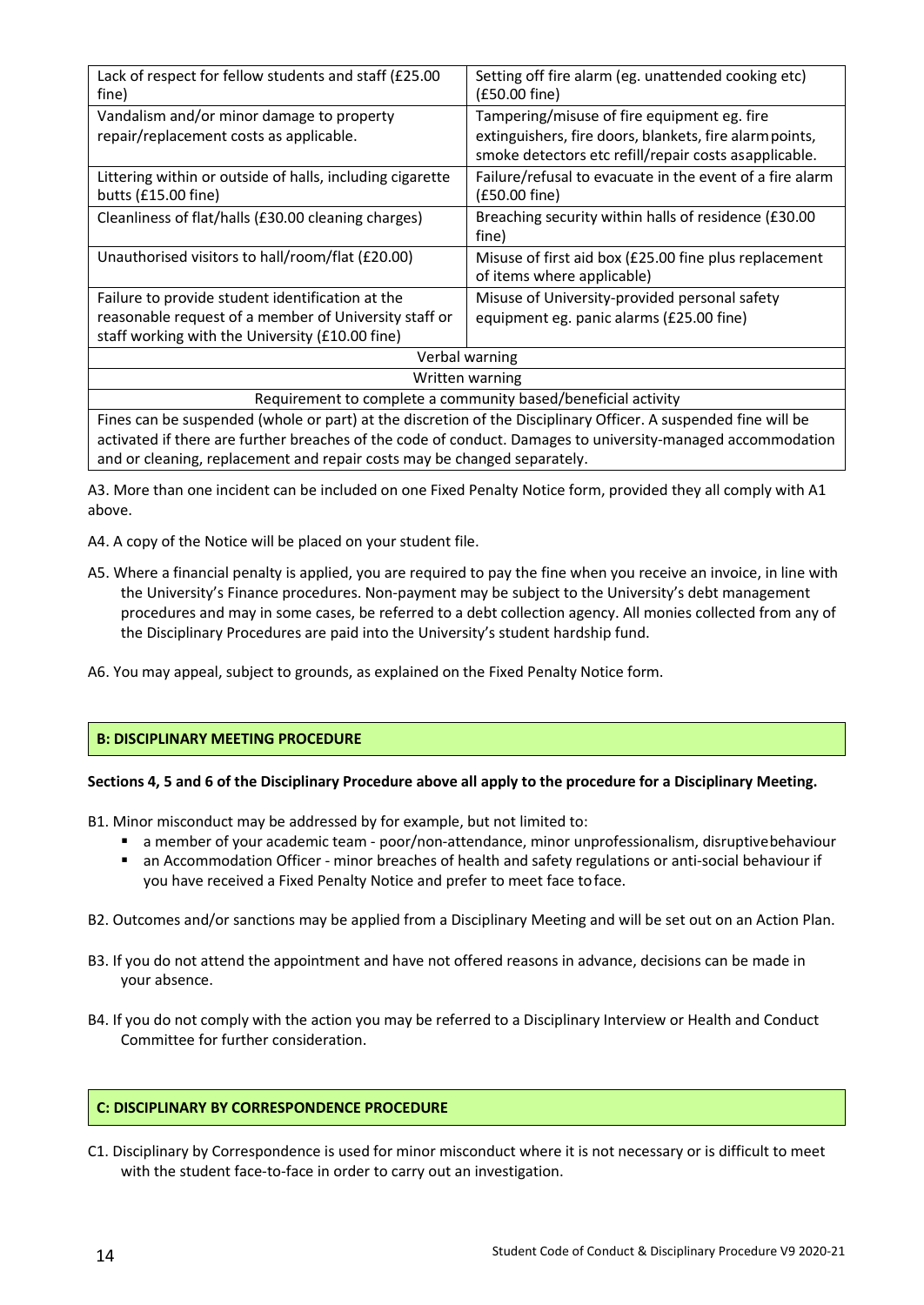- C2. The letter emailed to you will outline the allegation or complaint and how it relates to the Code of Conduct. The letter will also clearly set out what you are required to do to reply. You can request the Disciplinary Officer arranges a Disciplinary Meeting as an alternative if you would prefer to meet face to face to discuss your reply.
- C3. On receipt of the response, the Disciplinary Officer reserves the right to arrange or refer the matter to a Disciplinary Interview or Health and Conduct Committee should there be a need to explore the response further.
- C4. You will be informed by email of:
	- The outcomes of the investigation.
	- Outcomes and or sanctions
	- **•** Your right to appeal.
- C6. Where breaches have occurred, a copy of the Correspondence will be placed on your student file. The outcome may also be passed to relevant external bodies if applicable.
- C7. Where it is found that no breaches have occurred, you will be provided with a copy of the outcome in writing. The reply will not be held on your student file, but will be held centrally for statistical recording

#### **D: DISCIPLINARY INTERVIEW PROCEDURE, incorporating Fitness to Practise where applicable**

#### **Sections 4, 5 and 6 of the Disciplinary Procedure above all apply to the procedure for a Disciplinary Interview.**

D1. There can be two parts to a Disciplinary Interview:

PART 1: Consideration of evidence to decide if there has been a breach of the Student Code of Conduct, provided to you in advance. The papers identify elements of the code that relate to the details of the allegation or complaint and suggest outcomes and sanctions for consideration if the codes have been breached. The letter explains expectations of the Interview and your entitlements.

PART 2: Consideration of additional evidence to decide if the disciplinary issues have Fitness to Practise implications.

- D2. A Disciplinary Interview may be arranged in, but is not limited to, the following circumstances:
	- a) As a result of non-compliance with the requirements of a Disciplinary Meeting, Disciplinary by Correspondence, a Fixed Penalty Notice or non-compliance with the Student ProgressReview.
	- b) Recommended by a Disciplinary Officer on receipt of a response when initially investigated by Correspondence or from a Meeting.
	- c) Recommended by a Disciplinary Officer where a complaint/allegation is more serious than one which could be dealt with by Correspondence or Meeting.
	- d) As a result of a vexatious allegation under the Disciplinary Procedure or complaint under the Student Complaints Policy and Procedure.
	- e) On completion of any Police or other criminal or externalinvestigations.
	- f) To consider the implications of a Major Malpractice Panel outcome.
	- g) As a referral from a Professional Practice CaseConference.
	- h) To review a University initiated suspension.
- D3. You will be given a minimum of 3 working days' notice of the Interview. You may be required to give apologies to prior engagements, including lectures, placement, work and commitments if the appointment is during term time.
- D4. If you are found to have breached the code of conduct, outcomes and/or sanctions may be applied and you will be sent information explaining the Disciplinary Appeal Procedure.
- D5. If you do not comply with the outcomes or sanctions, you may be referred to a further Disciplinary Interview or a Health and Conduct Committee for further consideration.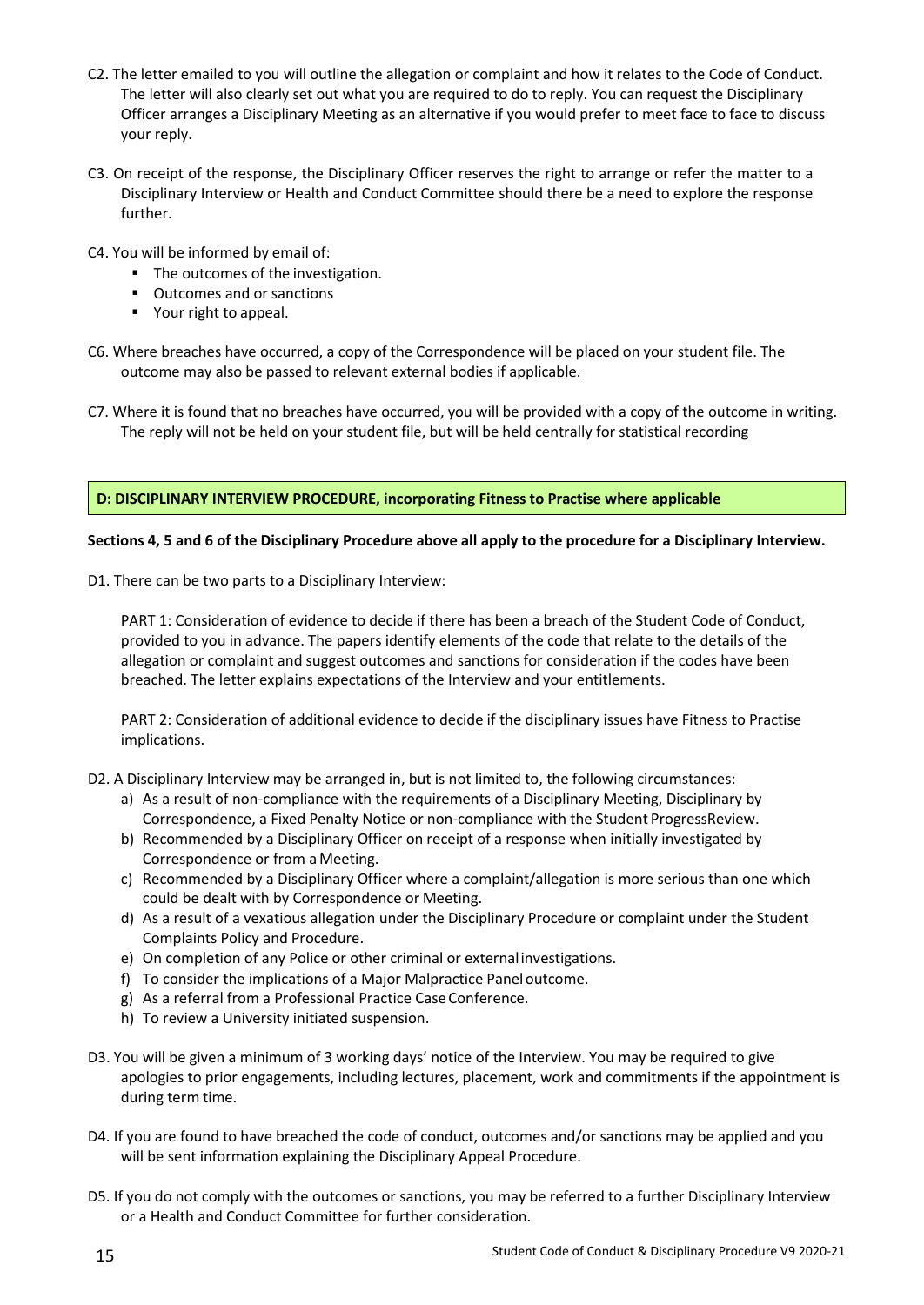# **E: HEALTH AND CONDUCT COMMITTEE PROCEDURE, incorporating Fitness to Practise where applicable**

# **Sections 4, 5 and 6 of the Disciplinary Procedure above all apply to the procedure for a Health and Conduct Committee.**

There are two forms of Health and Conduct Committee. In both, the Committee is made up of a Chair, an independent University staff member and a representative of the Students' Union, not previously involved in the case. The relevant Principal Lecturer will prepare the case to be considered at a **health-related** Committee. The Disciplinary Officer will prepare the case for a **behaviour/conduct-related** Committee.

You will be given a minimum of 10 working days' notice of the Committee. You may be required to give apologies to prior engagements, including lectures, placement, work and commitments if the appointment is during term time.

# **E1. Health and Conduct Committee – behaviour/conduct**

a) The Committee will normally, although not exclusively, be arranged, for example:

- Where an allegation or complaint is believed to be more serious than one which could be dealt with at a Disciplinary Interview
- Where there is evidence of an accumulation of concerns
- To consider the implications of the outcome of a Major Malpractice Panel
- To consider the implications of the outcome of an external investigation (criminal or professional bodyetc)
- Following a referral from a Professional Practice Case Conference
- To consider if there are fitness to practise concerns in respect of the future protection and safeguarding of the public.

b) If you are found to have breached the code of conduct, outcomes and/or sanctions may be applied and you will be sent information explaining the Disciplinary Appeal Procedure.

# **E2. Health and Conduct Committee – health**. *This is not a Disciplinary Committee.*

c) The Committee will normally, although not exclusively, be arranged, for example:

- Following a referral from a Professional Practice Case Conference, facilitated by the Principal Lecturer
- To consider complex health, disability and or spld matters and the impact on your ability to achieve programme outcomes
- **THE TO consider if there are fitness to practise concerns in respect of the future protection and safeguarding** of the public.

d) A representative from your field will be in attendance where the Principal Lecturer has identified that there may be significant fitness to practise concerns as the reason for requesting this Committee. Thisperson:

- Will be impartial and have had no prior knowledge of you or the concerns relating toyou
- Will not form part of the final decision making but will be invited to help inform discussions from the perspective of the field of employment
- **May sit in for the whole or only part of the Committee as relevant.**

e) At any point, the Committee may be adjourned:

- So further information can be obtained before decisions can be made, including follow up with a person not present at the Committee
- To obtaining medical information/evidence.

f) If new information does become available, you will receive a copy of the new information and be given time to consider it before the Committee is reconvened.

g) Outcomes of a health-related Health and Conduct Committee can include, but are not limitedto:

- An Action Plan to be fulfilled whilst studies continue. This might include:
	- $\circ$  recommended signposting to internal or external services as appropriate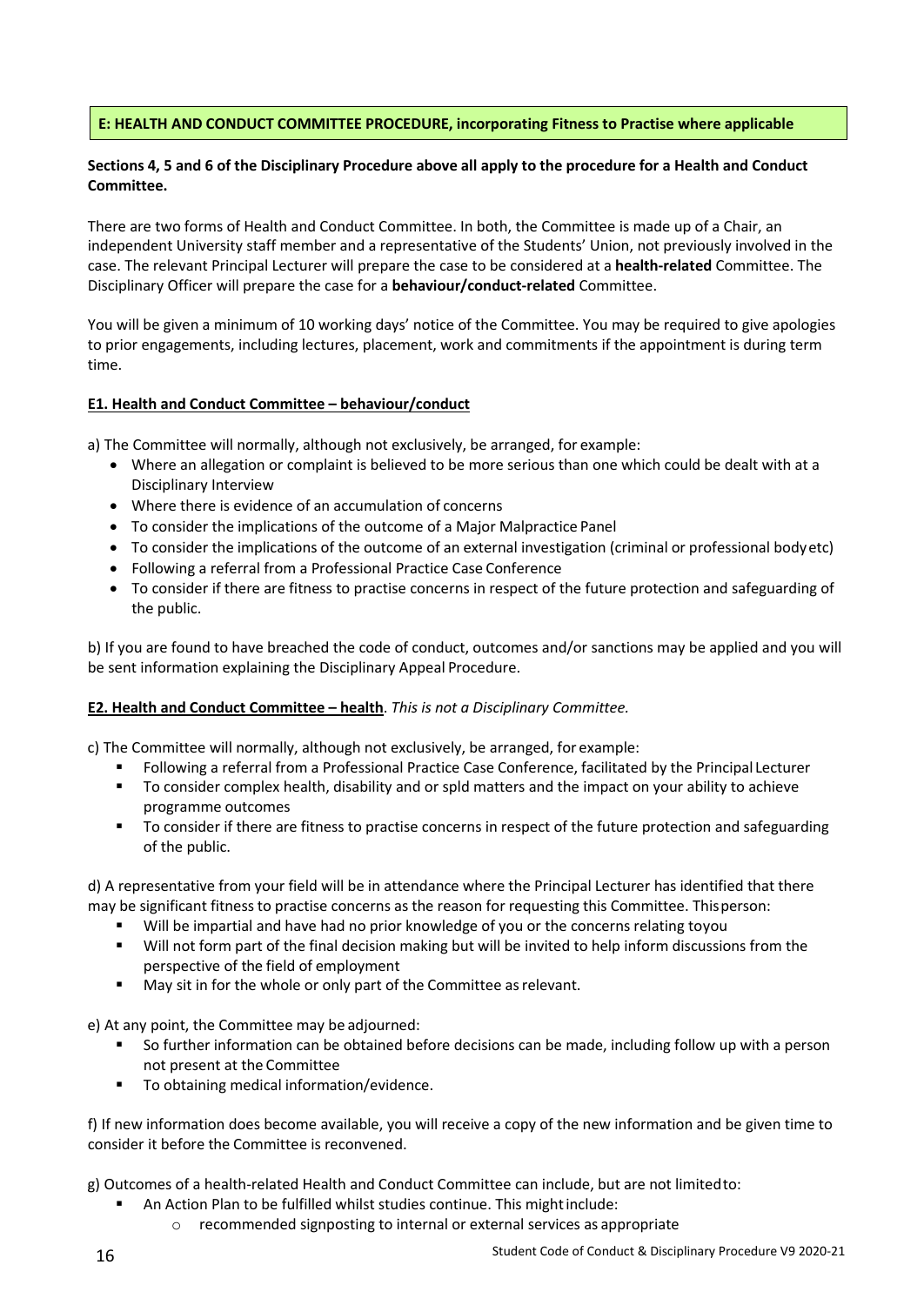- $\circ$  referral to Occupational Health (review of existing or referral to new assessment)<br> $\circ$  signposting to other University procedures, for example, extenuating circumstance
- signposting to other University procedures, for example, extenuating circumstances.
- Suspending your attendance and engagement with all or part of your programme pending completion of the Action Plan.
- Your withdrawal from the professional element of your programme of study, with a recommendation to consider alternative academic options for example, but not limited to an exit award without the professional element, transfer to a non-professional route where regulations allow
- Requirement to intercalate on health grounds. Your return to studies may be conditional on fulfilling specific requirements such as occupational health assessment
- Discontinuation from the University if there are significant concerns in respect of the future protection and safeguarding of the public.

# **F: OUTCOMES AND SANCTIONS**

# **F1. Disciplinary Meeting**

*Outcomes include:*

- a) A requirement to fulfil an action plan outlining appropriate performance targets by the Disciplinary or Accommodation Officer.
- b) A requirement to undertake a project or activity, relevant to the nature of the breach (this can be in consultation with other staff within the University/ Students' Union). This could include, but is not limited to, helping to organise and participate in a relevant educational programme or activity, preparing an information bulletin from which other students could learn and/or attending (if available) a special class or lecture (a health and safety class, anger management session, for example).
- c) A recommendation/requirement to undertake personal/professional development/ counselling and/or seek medical advice.

*Sanctions should be proportionate to the breach and can be one or more of the following:*

- d) Receiving a formal and recorded verbalwarning
- e) Receiving a formal and recorded written warning
- f) Making a written or verbal apology

For Meetings that take the place of a Fixed Penalty Notice, the same outcomes and sanctions can be applied as for a Fixed Penalty Notice.

# **F2. Disciplinary by Correspondence & Disciplinary Interview.**

Examples of outcomes and sanctions include: a) to f) above

- g) A requirement to pay full or partial restitution of the cost of the damage or loss suffered by the University or the property of the person making the allegation.
- h) A request to move to alternative University residences (where you live in University-managed accommodation and the accommodation contract permits).
- i) A notice being held on file barring future residence within Universityresidences.
- j) Being prohibited from entering specified University residences (whether you are a resident ornot).
- k) Receiving a fine up to a maximum of £50.00 (Disciplinary by Correspondence) or £75.00 (Disciplinary Interview) for each breach of the Student Code of Conduct.

The total fine amount will be capped at £200 (Disciplinary by Correspondence) and £400 (Disciplinary Interview) where more than one code has been breached and fines are applied.

All or part of a fine can be suspended. However, if there are further breaches of the Code of Conduct, the suspended fine will be activated and the overall sanction can be more severe due to an accumulation of breaches.

Where cost of repair or replacement for damage to university accommodation is required, this will be invoiced by the Accommodation office, separately to any fines.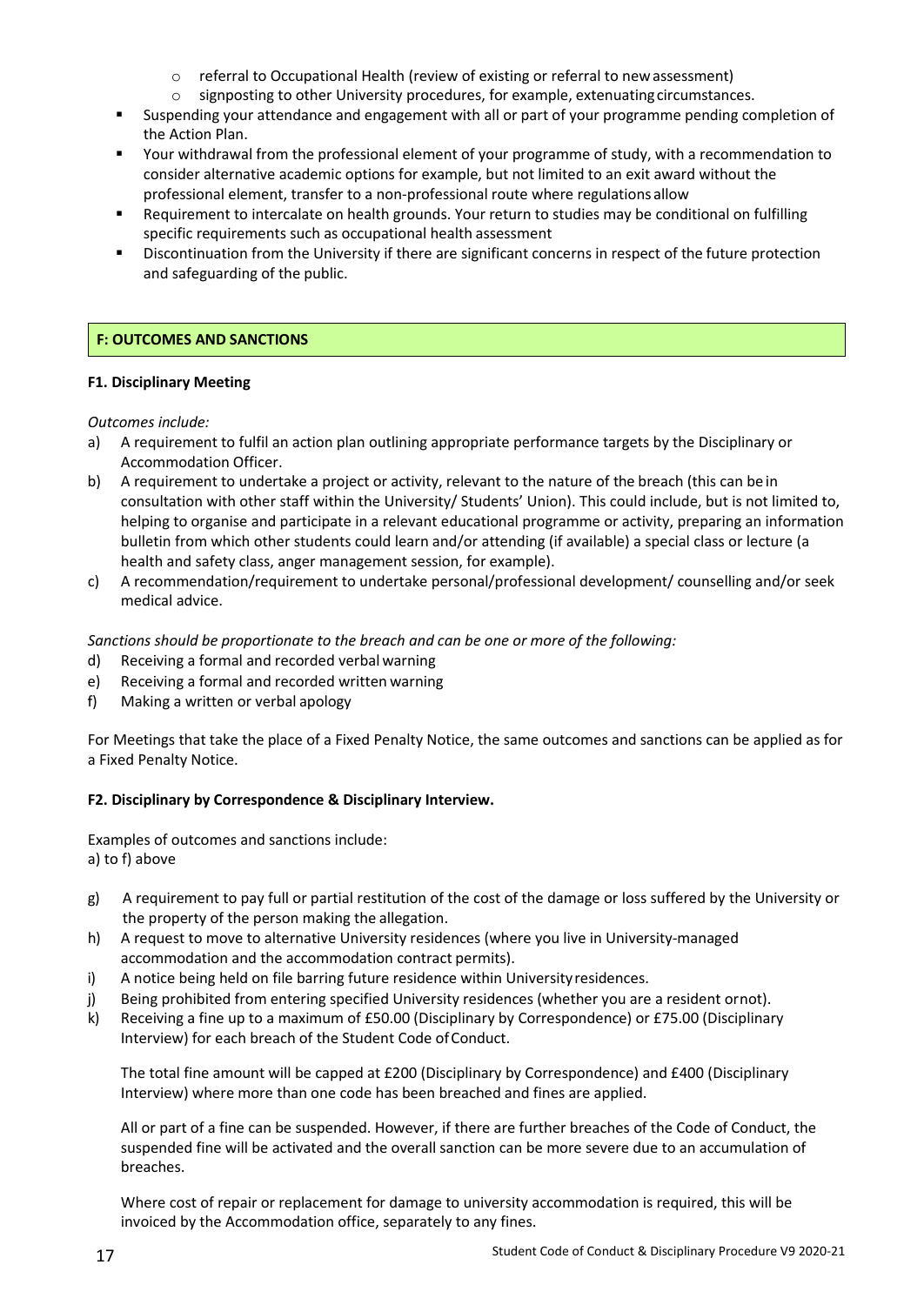All fines are paid into the University operated hardship fund for students.

#### **F3. Health and Conduct Committee – disciplinary**

Examples of outcomes include: a) to k) above.

Examples of sanctions include:

- l) Exclusion or temporary suspension from University residences. This shall mean that you may not continue to live in University-managed accommodation from a specified date or for a specified period.
- m) Temporary or permanent exclusion from a University service(s) (e.g. the Library, computer network).
- n) A fine up to a maximum of £150.00 for each code breached. The total fine amount will be capped at £600 where more than one code has been breached and fines are applied.

All or part of a fine can be suspended. However, if there are further breaches of the Code of Conduct, the suspended fine will be activated and the overall sanction can be more severe due to an accumulation of breaches.

All fines are paid into the University operated hardship fund for students.

Where cost of repair or replacement for damage to university accommodation is required, this will be invoiced by the Accommodation office, separately to any fines

- o) The Committee may also apply one of the following:
	- i. Suspend, withhold or withdraw all or part of a University award.
	- ii. Suspend you from the University for a specified period of time. This will mean that you will not be enrolled as a student from a specified date and will not be allowed to re-enrol for a period of time to be decided when the sanction is applied, but which will, normally, be no longer than twelvemonths.
	- iii. Withdraw you from the professional element of your programme of study, with a recommendation to consider alternative academic options for example, but not limited to, an exit award without the professional element, transfer to a non-professional route where regulations allow.
	- iv. Deregistration from the University. This will mean that you will no longer be an enrolled student normally with immediate effect. If you live in university managed accommodation, you will have your contract terminated.

Consideration may be given to whether you may be entitled to enrol on any future occasion, either returning to the same or may apply for a new course of study.

- p) **Students with a Tier 4 visa**: The University will be required to withdraw sponsorship and to report to the UK Visas and Immigration if you are suspended or deregistered from the University through thisprocedure.
- F4. Individual outcomes and sanctions may be applied for each Code breached and any combination of the above sanctions may be applied. Exceptionally, where none of the above are deemed to be appropriate, another alternative outcome or sanction can be applied, if the Director of Student Academic and Administration Service or designee approves it.

[Back to contents](#page-1-0)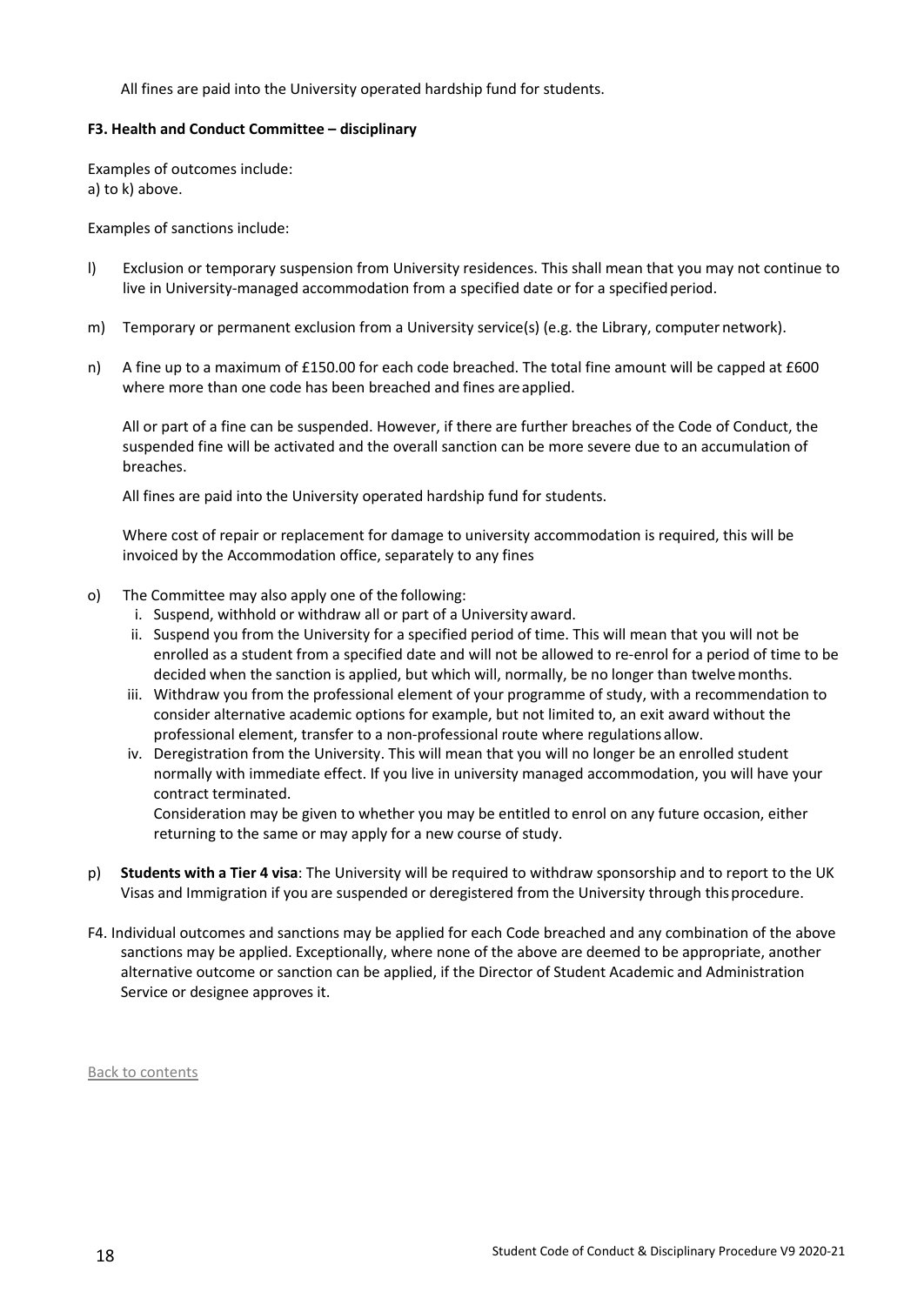#### **G: DISCIPLINARY APPEAL PROCEDURE**

- Gi. You have the option to make an appeal, subject to grounds, following Disciplinary by Correspondence or Interview or a Health and Conduct Committee.
- Gii. You should complete the "**Disciplinary Appeal Form**" available on line from:

[www.cumbria.ac.uk/studentconduct](http://www.cumbria.ac.uk/studentconduct) and identify one or more of the grounds. Outcomes are dependent on the ground(s) evidenced. You must:

- Include all information you wish to be considered when submitting your Disciplinary Appeal. We may not accept additional information later, unless you can tell us good reasons why it could not be included with your appeal form.
- List any documents attached to support your disciplinary appeal if applicable.
- Have the permission of any third party (eg: other students, staff etc) before naming them in a statement.
- Giii. Appeals should be emailed to [studentprocedures@cumbria.ac.uk, w](mailto:studentprocedures@cumbria.ac.uk)ithin 10 working days of the date of notification of the outcome.

| Disciplinary by Correspondence, Interview or Health and Conduct Committee - conduct              |                                                                                                                                                                                                                                     |
|--------------------------------------------------------------------------------------------------|-------------------------------------------------------------------------------------------------------------------------------------------------------------------------------------------------------------------------------------|
| Ground                                                                                           | Outcomes The evidence/ information will be reviewed to decide if it makes a<br>material difference to the original decision.                                                                                                        |
| i. You have new material<br>evidence available that could<br>not be provided earlier. By         | Appeal upheld - resulting in either:<br>a) Decisions are changed or amended.<br>b) The Disciplinary will be referred to the original Disciplinary Officer or                                                                        |
| material, we mean evidence<br>that you believe may alter the<br>decision of the disciplinary and | Committee Chair, or a new full, new Disciplinary will be arranged at the<br>earliest opportunity (referred to a new Disciplinary Officer or Committee) to<br>consider the new evidence. The outcome of the consideration may or may |
| which could not be provided at<br>the time of your disciplinary.                                 | not result in any changes to the outcomes.                                                                                                                                                                                          |
|                                                                                                  | Appeal not upheld - There will be no changes made to the decision or<br>outcomes.                                                                                                                                                   |
|                                                                                                  | Timeframes: You can expect to receive a decision within 10 working days of<br>the date of receipt of your appeal.                                                                                                                   |
| ii. You have provided evidence                                                                   | Appeal upheld - resulting in either:                                                                                                                                                                                                |
| that the procedure for your                                                                      | a) Decisions are changed or amended                                                                                                                                                                                                 |
| Disciplinary was not followed<br>correctly.                                                      | b) A new disciplinary to consider the concerns afresh, with new people<br>involved will be arranged. The outcome of the new disciplinary may or may<br>not result in any changes to the outcomes.                                   |
|                                                                                                  | Appeal not upheld - No procedural error is identified and the original<br>outcomes are confirmed as correct.                                                                                                                        |
|                                                                                                  | Timeframes: You can expect to receive a decision within 10 working days of<br>the date of receipt of your appeal.                                                                                                                   |
| iii. You believe the sanction is                                                                 | Appeal upheld - resulting in either:                                                                                                                                                                                                |
| not proportionate or relevant                                                                    | a) Sanction(s) being reduced or amended.                                                                                                                                                                                            |
| to the code(s) breached.                                                                         | b) Sanctions being removed.                                                                                                                                                                                                         |
|                                                                                                  | Appeal not upheld: No change to the sanction(s).                                                                                                                                                                                    |
|                                                                                                  | Timeframes: You can expect to receive a decision within 10 working days of<br>the date of receipt of your appeal.                                                                                                                   |
| <b>Fixed Penalty Notice (FPN)</b>                                                                |                                                                                                                                                                                                                                     |
| a) You can offer mitigating                                                                      | Appeal upheld - resulting in eg:                                                                                                                                                                                                    |
| circumstances and reasons why                                                                    | a) Decisions are changed or amended.                                                                                                                                                                                                |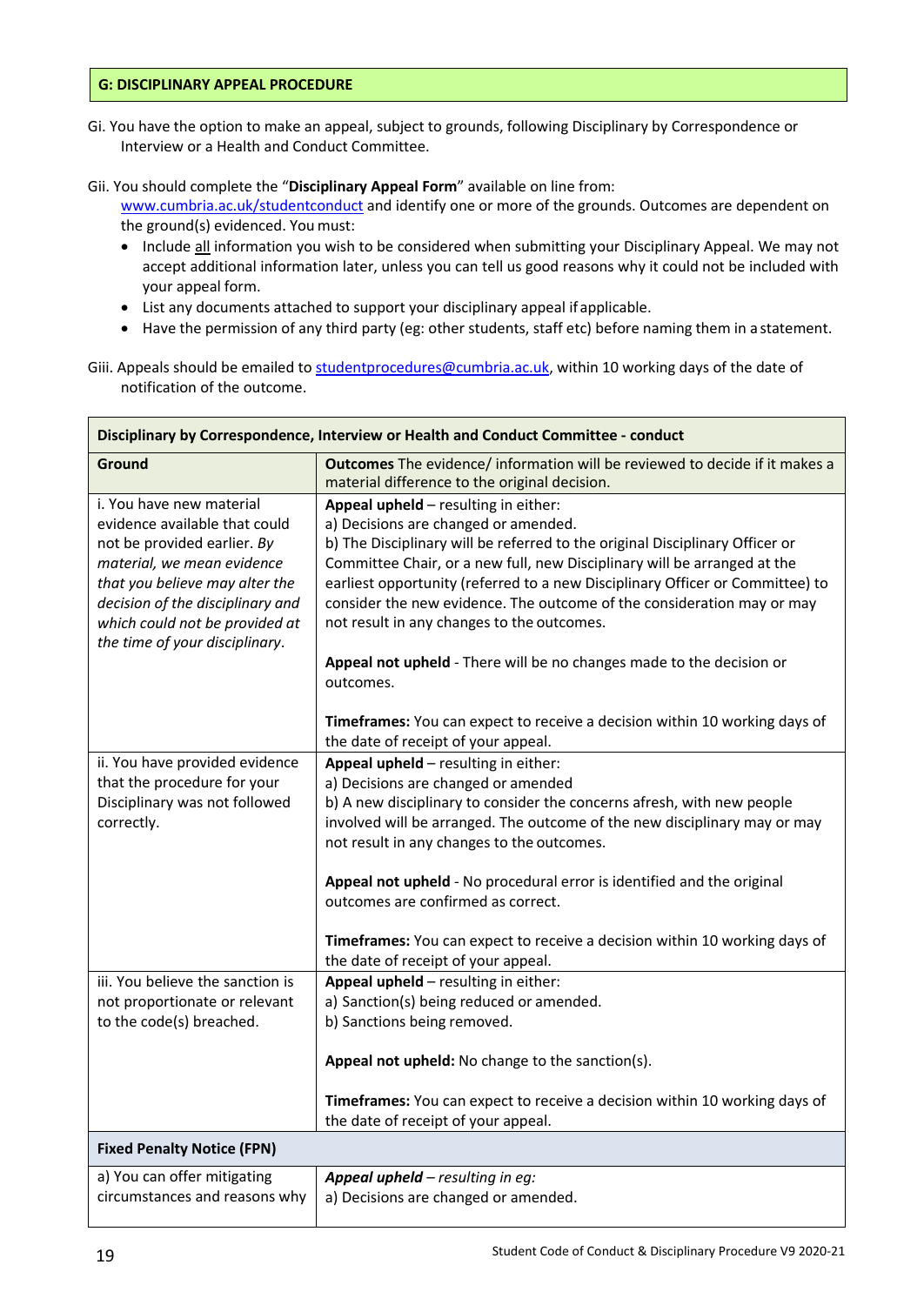| they could not be provided<br>when issued with the FPN.                  | Appeal not upheld - There will be no changes made to the decision or<br>outcomes.                                                          |
|--------------------------------------------------------------------------|--------------------------------------------------------------------------------------------------------------------------------------------|
|                                                                          | Timeframes: You can expect to receive a decision within 10 working days of<br>the date of receipt of your appeal.                          |
| b) You have evidence that the                                            | Appeal upheld - resulting in either:                                                                                                       |
| <b>Fixed Penalty Notice Procedure</b><br>has not been applied as set out | Decisions altered eg: dismiss the breaches or amend the outcomes or<br>a)<br>sanctions.                                                    |
| in "A: Fixed Penalty Notice".                                            | The FPN is removed and no further action is taken.<br>b)<br>A new FPN issued.<br>c)                                                        |
|                                                                          | The concerns are referred to a Disciplinary Interview to consider the<br>d)<br>concerns afresh. This may or may not result in any changes. |
|                                                                          | Appeal not upheld - No procedural error is identified, therefore there will be<br>no changes made to the decision or outcomes.             |
|                                                                          | Timeframes: You can expect to receive a decision within 10 working days of<br>the date of receipt of your appeal.                          |
| c) You have evidence that the                                            | Appeal upheld - resulting in either:                                                                                                       |
| penalty is disproportionate to                                           | a) Sanction(s) reduced or amended                                                                                                          |
| the breach.                                                              | b) Sanction(s) removed and no further action taken.                                                                                        |
|                                                                          | An outcome may be applied as an alternative to a sanction.                                                                                 |
|                                                                          | <b>Appeal not upheld:</b> No change to the sanction(s).                                                                                    |
|                                                                          | Timeframes: You can expect to receive a decision within 10 working days of<br>the date of receipt of your appeal.                          |

- Giv. Appeals are normally considered by a manager within the Assessment, Awards and Compliance team in Student and Academic Administration Service. On receipt of all appeals, an initial assessment will confirm whether grounds have been identified and evidenced. Clarification and/or additional information may be requested from you if necessary and this may extend the timeframe for considering your appeal.
- Gv. Where no grounds are evidenced: The appeal will not be progressed and you will be notified of this decision.
- Gvi. Where grounds are evidenced: The information you have offered will be reviewed to decide if the appeal can be upheld not.
- Gvii. Where a new disciplinary is required, the appointment will be arranged at the earliest opportunity, taking into account the minimum notice period for students, as described in Sections C, D and E above.

Gviii.In all appeals, the decision of the Assessment, Awards and Compliance manager is final.

Gix. **External Redress – Office of the Independent Adjudicator:** You will be provided with a Completion of Procedures letter when the internal appeal procedure is exhausted, explaining your right to appeal to the Office of the Independent Adjudicator should you not be content with the outcome of the internal appeal. Information about the OIA can be found online[: www.oiahe.org.uk.](http://www.oiahe.org.uk/)